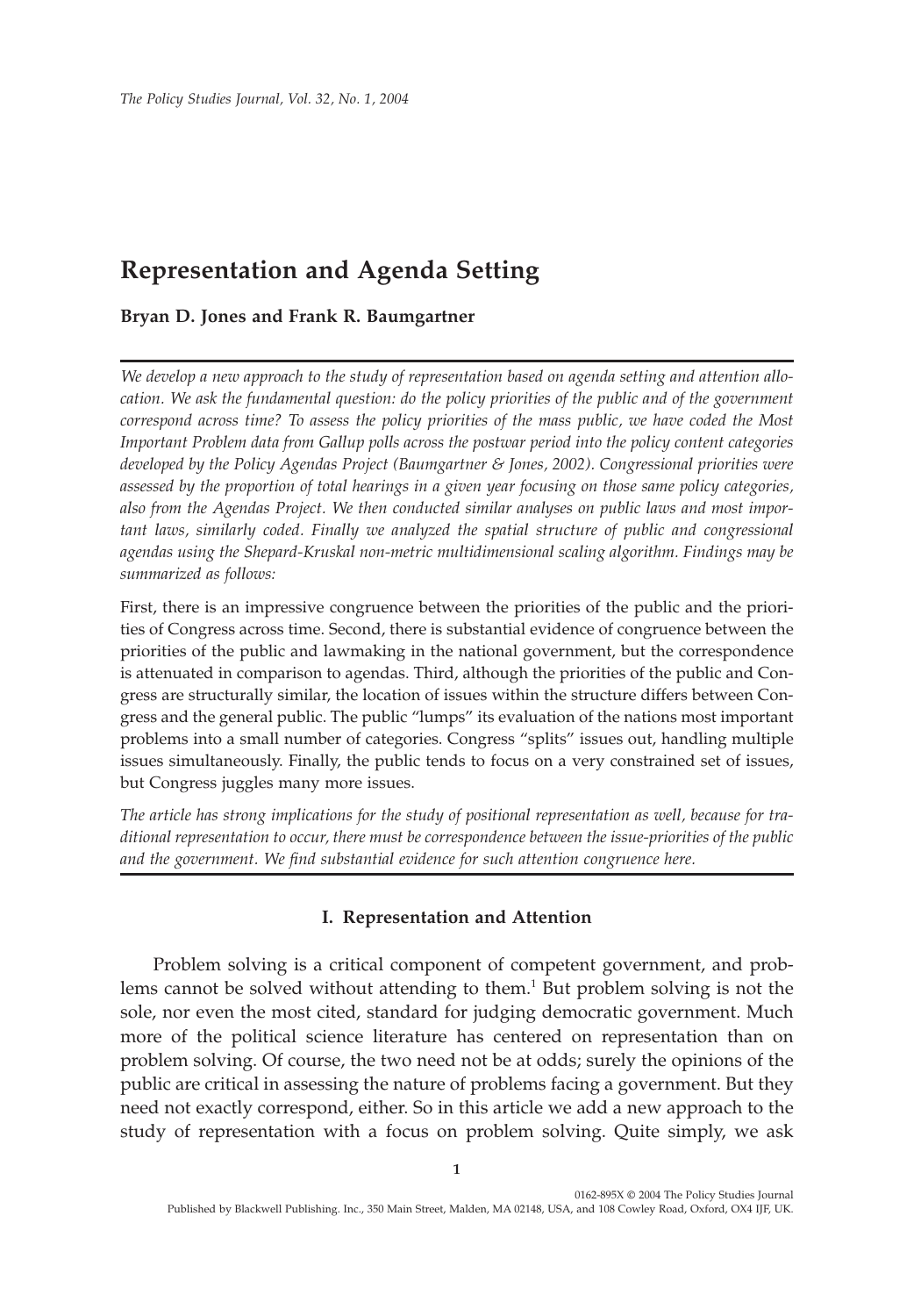whether the policy priorities of the public—those issues that members of the public consider to be the most important ones facing the country—are reflected in the activities of Congress.

Our approach to representation, not surprisingly, is based on attention allocation. We ask the fundamental question: Do the policy priorities of the public and of the government correspond across time? Because people attend to issues they think are important, we ask, Do the public and the Congress attend to the same issues at the same time? In this article, we first address the issue of agenda correspondence between the American public and Congress. Later we also address whether the policy outputs of the government correspond to public priorities—but first things first. Policy actions cannot be taken unless attention is directed at the matter, but many policy actions can be blocked by the ponderous operation of U.S. political institutions.

Most scholarship on representation focuses on the correspondence in the policy positions of representatives and the represented—for example, how closely do the liberal to conservative positions (termed "ideal points") on domestic issues match? This is *positional policy congruence*—it asks only how the policy positions of the government and the governed correspond. Important debates in this field have centered on whether such representation takes place at the individual or the collective level. Of interest here is the question of whether the policy preferences of the public are reflected in the preferences and activities of their representatives, either individually for each constituency or collectively for the nation as a whole. We have no quarrel with this approach, and it has led to important understandings about the democratic process. But this approach is incomplete because it neglects priorities among issues. How representative is a legislative action that matches the policy preferences of the public on a low priority issue but ignores high priority issues? Of course, we don't mean to criticize the literature on positional representation for overlooking policy priorities; we simply take a complementary approach to the question, providing a fuller picture of the representational process. In fact, readers will see that our findings should be quite reassuring to students of positional representation. For positional representation to occur, logically one would expect that attention should be focused on similar issues. And we find impressive evidence that this does occur over the entire post-1947 period.

The range of issues pressing on government and the public is huge, but the attention capacities of both the general public and government are constrained, and constrained quite severely. The public holds many generalized positions on issues, but only a few of those issues are relevant at any particular time; that is, people will attend to only a limited number of issues. Under the positional approach, representatives can get high marks even while ignoring the priorities of the public if they act on issues on which the general public has positions but ranks them of low priority. Failure to act on those issues seen by the public as most important should be reflected in our models of representation, but it is typically absent from traditional approaches.

Although our focus on the question of allocation of attention is new, several studies have traced public and government concerns over time or at the macro level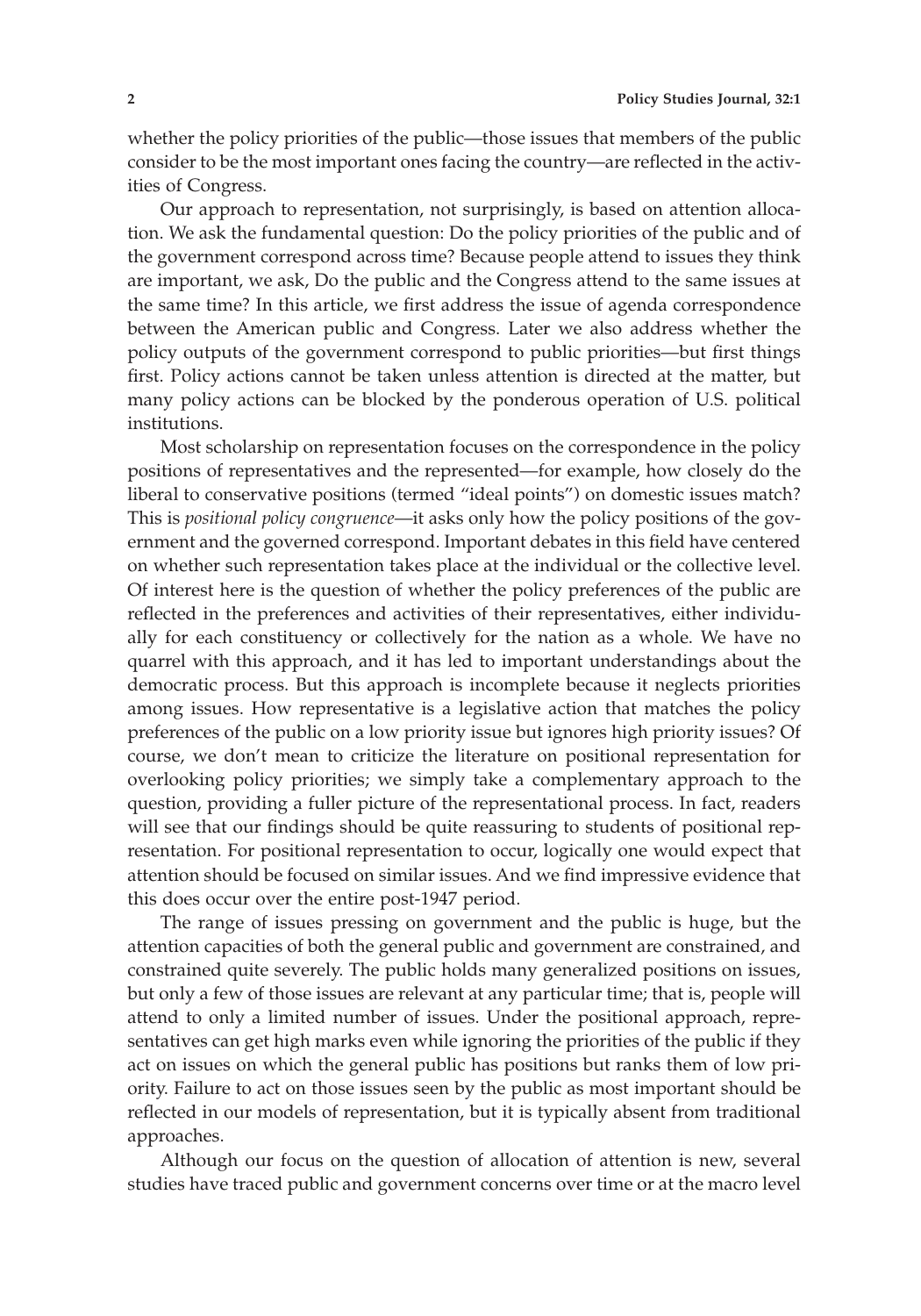as we will do here. Jim Stimson's (1999) focus on the national mood, Carmines and Stimson's (1989) discussion of the evolution of racial attitudes, Page and Shapiro's (1992) discussion of the rational public, Erikson, Wright, and McIver's (1993) focus on representation at the state level, and, most recently, Erikson, MacKuen, and Stimson's (2002) discussion of the Macro Polity have all taken steps towards a larger scale and macro-level attention to the issue of representation. Although none of these works have dealt specifically with issue attention as we will do here, readers will see that our findings lend more credence to these works because we find that Congress and the public do, in fact, show impressive correspondence in their issue priorities. With this congruence of attention in place, conditions are ripe for positional representation to occur. If we had found the opposite, no attention congruence, then findings about positional congruence would be somewhat diluted. (We should also note that we rely on the established literature for evidence about positional congruence, and we do not address that issue here. Our findings, alone, would tell us nothing about whether the government is moving in the same direction as the public on a given policy issue or away from the preferences of the public—see Erikson et al., 2002, on that issue. Rather, we focus only on whether the public and the government are attending to the same issues.)

Our article does not present a full model of the representational process. But it attacks a new piece of the puzzle, and it adds substantially to the literature's previous focus on positional congruence. No theory of theory of democratic representation can be complete without attention to the relative priorities of the public and the government, and yet little empirical work has focused on this until now. So we propose here to open a second line of inquiry on the topic, a line based in an information-processing understanding of the process of representation. The key is whether policymakers attend to the same set of issues as does the mass public. Because attention allocation is a direct indicator of priorities, in essence we examine the correspondence between the policy priorities of the mass public and of the legislature.

#### **II. The Public Agenda**

By "the public agenda" we mean the set of policy issues to which the public attends. We do not include the policy solutions that may be entertained by political elites or by segments of the mass public. Public opinion tends to be vague when it comes to technical issues or complex solutions, but there is little doubt that people have a strong sense of what issues the government ought to be addressing (or to quit addressing, because public opinion in the United States includes a fine sensitivity to being overgoverned).

To assess the policy priorities of the mass public, we have coded the Most Important Problem (MIP) polls conducted by the George Gallup organization into the policy content categories developed by the Policy Agendas Project (Baumgartner & Jones, 2002). We are fortunate that for many years the Gallup organization has asked the same or a very similar question of the American public: "What is the most important problem facing the nation today?" This question addresses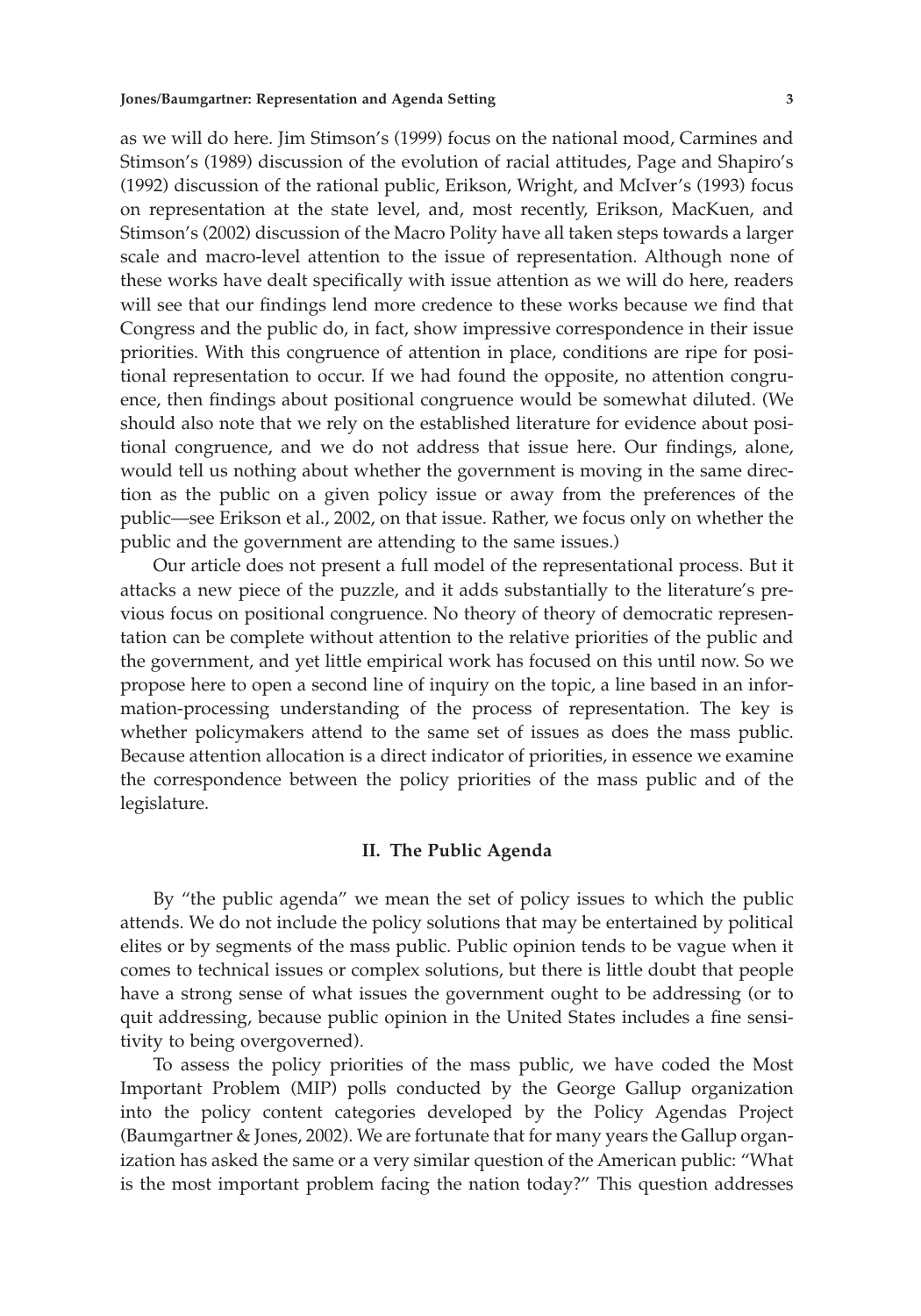the public's issue priorities, ignoring policy positions and preferences for solutions. As such, it is ideal for studying agenda correspondence. However, there are a number of potential pitfalls in using this data as a temporal measure of policy attention by the public. These include variability in question wording, in the number of respondents per poll, and in the tabulation of the answers on this open-ended question (Soroka, 2001). Also problematic is the variability in coverage of polls across the years. Perhaps more problematic are interpretative issues. As Wlezien (2003) has emphasized, the concepts of "salience" and "importance" are not equivalent. Demanding a response on the single most important problem when problems are few and minor (the late 1990s?) and when they are numerous and intense (the late 1970s?) always yields a ranking, but these may not be equivalent. (And in fact we will see that the public's focus is considerably more focused than that of Congress, but our measure of congressional attention is not limited only to the single most important problem, because Congress is divided into committees and each can pay attention to different problems simultaneously.)

Despite these issues, the data are the sole source for assessing the attention of the public to issues that we have. Potential gains far outweigh the pitfalls, so we proceed. To translate the raw totals of Gallup's polling into our policy content system, we took two steps. First, we noted the percentage of total responses in a single poll indicates that topic as the "most important problem facing the nation." Then we aggregated these polls on an annual basis, taking the average values in those years where multiple polls were conducted.<sup>2</sup>

Figure 1 shows the most important issues as seen by the public in the postwar period. The figure is a stacked-area graph, so that the total area of the graph represents the total public agenda space during the period (or 100% of the responses). Similarly, the region for each policy area represents the proportion of the public rating that issue as the most important problem over time. We have combined our defense and international affairs categories, because these matters, as important as they are to government, tend to blur in the public's mind.

Two things stand out from the figure. First, it is clear that the particulars of attention vary considerably over the postwar period. Civil rights occupied a prominent place in the priorities of the general public during the 1950s and 1960s but dropped from the agenda in the 1970s. Crime was prominent in the 1970s and again in the 1990s. Economic concerns were paramount in the 1980s.

Second, it is evident from the figure that the public agenda is dominated by concerns of national and economic security. In some years, these two issues so dominate the public agenda that there would seem to be no room for public discussion of anything else. In 1948, 78% of all responses fell into these two categories, and in 1983 the total was 83%. The low point was in 2000, with only 20% of the public concerned about one or the other of these issues as the most important problem facing the nation. The events of September 11, 2001, and the economic malaise beginning that year has transformed the graph, but our analysis stops with the turn of the 21st century (on January 1, 2001!).

The public agenda space is constrained and is dominated by national and economic security. Occasionally other issues will displace these two major concerns of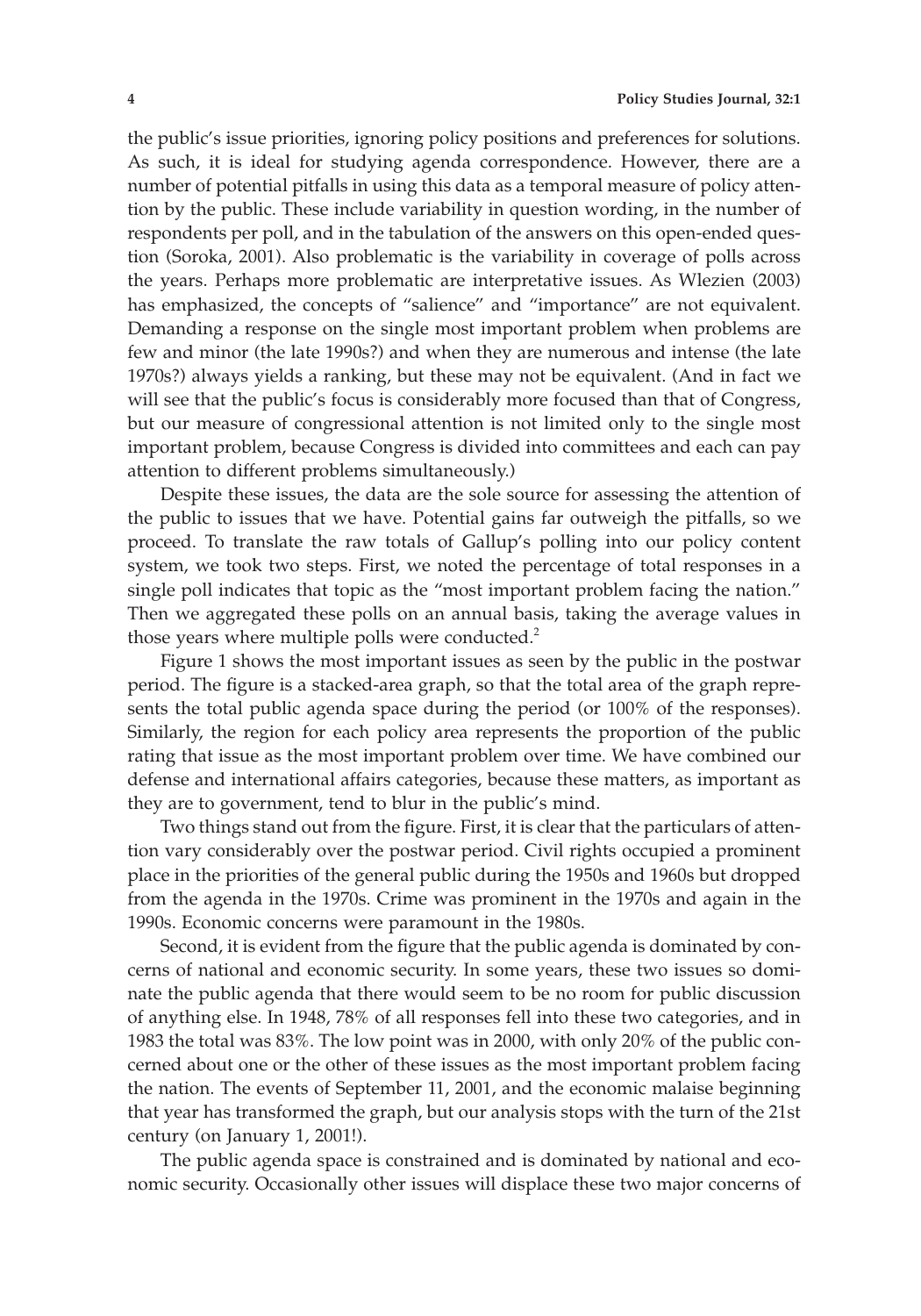

**Figure 1.** Policy Issues on the Public Agenda.

the public, but with the exception of civil rights in the 1960s, clusters of issues tend to displace the "big two." The impression one gets from Figure 1 is the solid dominance of international and economic security as the key priorities of the general public, with an occasional "spike" of other concerns. These other concerns tend to occur together, because the absence of economics and defense opens somewhat of a "window of opportunity" for these other concerns to move up in t he collective attention of Americans. It is worth noting that these windows are relatively rare.

#### **III. The Congressional Agenda**

What is the shape of the congressional agenda, and how do we assess it? We use the Policy Agendas Project, which provides evidence on every congressional hearing since 1947. Figure 2 shows the proportion of hearings in each of the 19 major topics as defined in the Agendas Project (these include defense and international affairs separately; they were combined in Figure 1).

Figure 2 shows that the congressional agenda is much more diverse, at any given time, than the public agenda. This is partly an artifact of the measures, so let us be clear about that at the outset. The public agenda, as we have noted, is meas-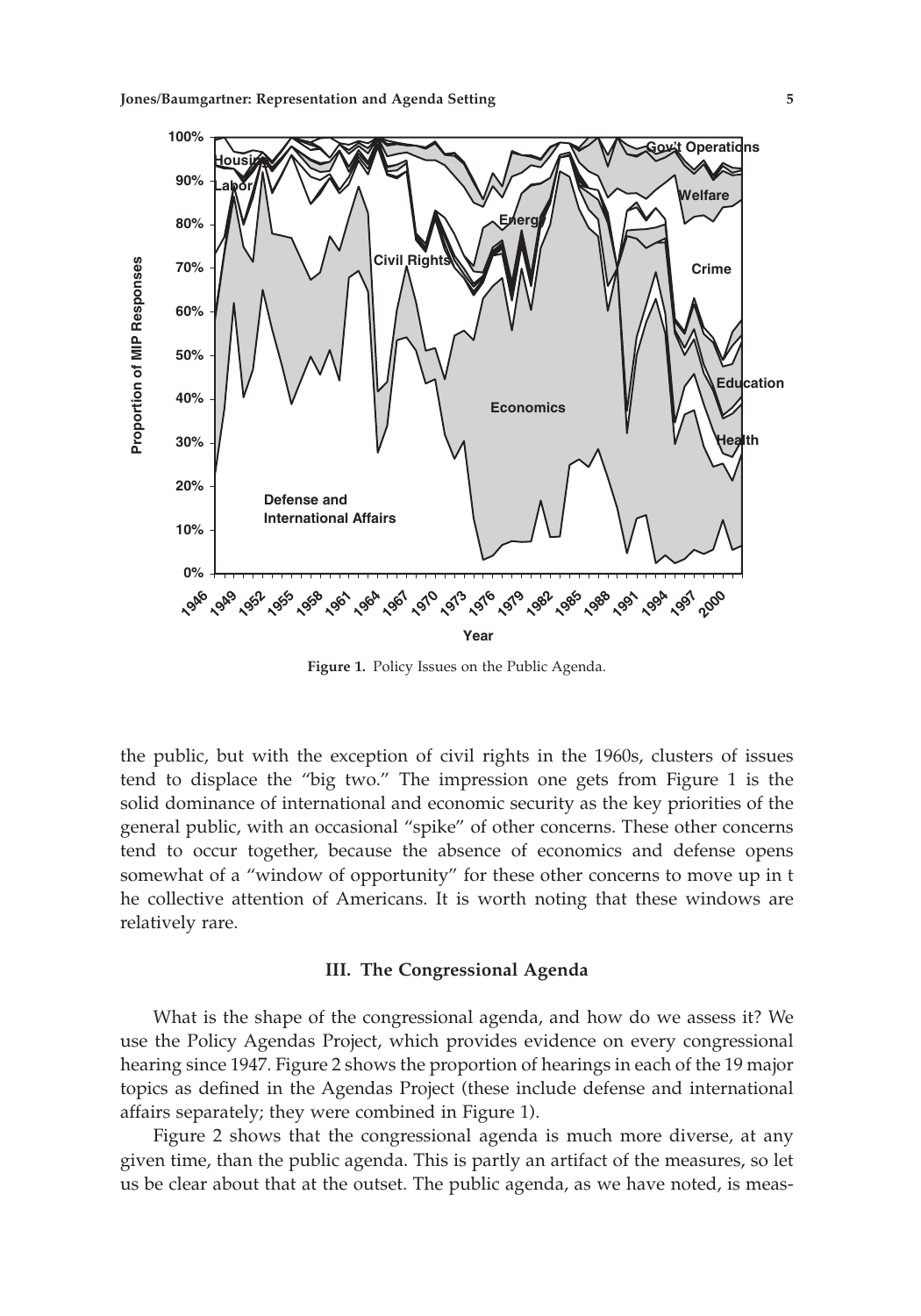

**Figure 2.** Policy Issues on the Congressional Agenda.

ured by the answer to a question about "the most important problem" facing the nation, whereas the congressional agenda is based on hearings activity. As there are scores of committees in Congress and each can hold hearings simultaneously, it is normal that the congressional agenda should be more diverse than the public's response to the Gallup question. Still, there are reasons to compare the two series. First, different members of the public can have diverse opinions about the most important problem. Figure 1 shows that at many times there are a number of issues that gain considerable mention by different respondents as the most important problem; there need be no consensus on this. Second, congressional committee chairs are able to see important issues rising in public concern, and the jurisdictions of their committees are not so rigid that they have no flexibility to address issues that they see on the horizon. Agriculture Committee hearings can focus on foreign trade issues, worker safety, unemployment and poverty, or the environment, because all of these may affect farmers; the Commerce Committee can hold hearings on a wide range of topics affecting business. In short, although the congressional data show much greater diversity in attention because of the division of labor and the organizational structures of Congress, we can nonetheless evaluate changes in the relative priorities of the public and Congress through a focus on these two measures of attention.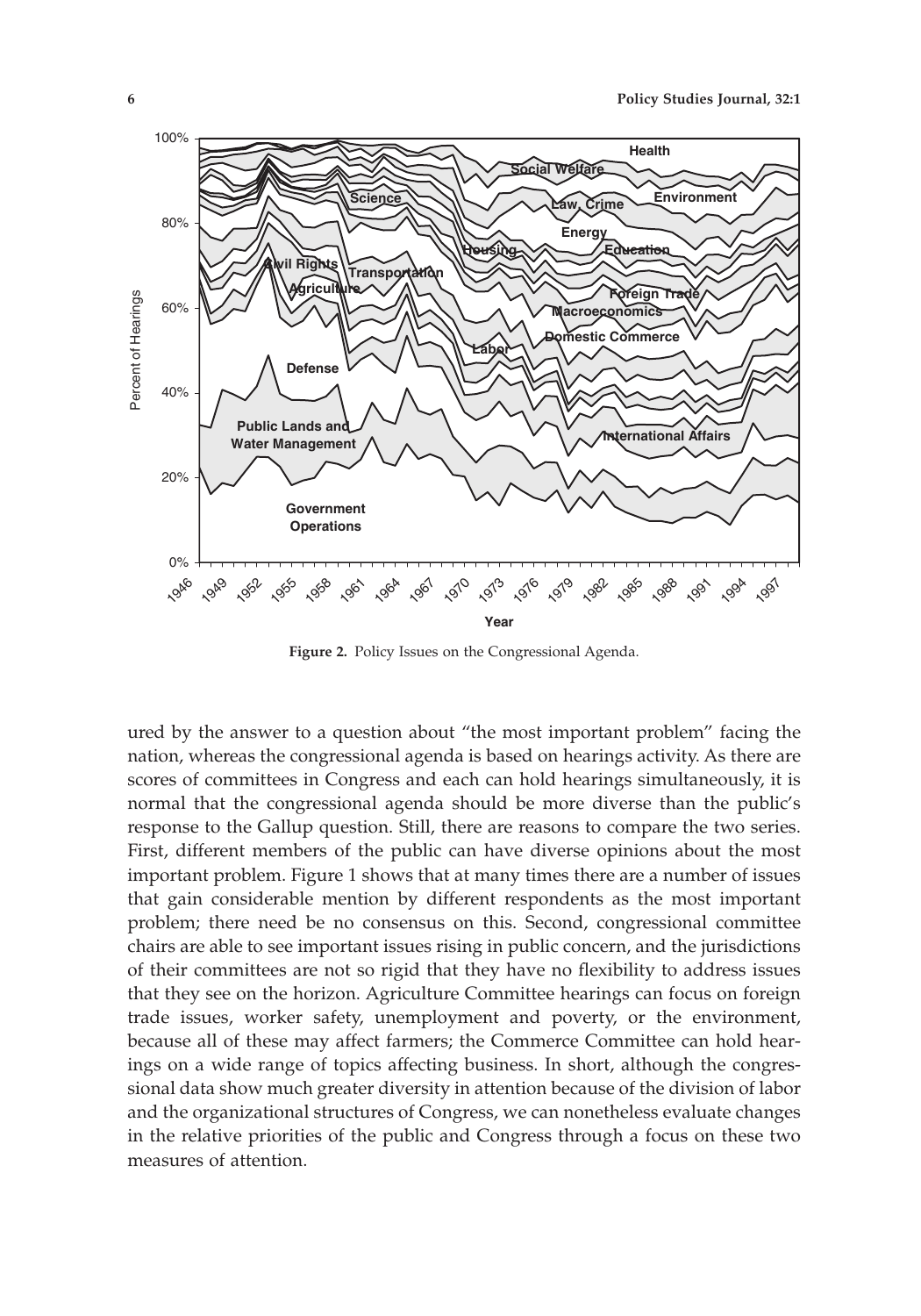## **IV. Agenda Congruence**

We know that the agenda space of government is constrained, and we know that many forces other than public opinion clamor for space on the governmental agenda. Just how do the concerns of the American public match the governmental policy agenda across the postwar period? If the represented and their representatives prioritize national problems differently, then representation cannot occur. It may not occur even where such correspondence exists, because serious policy action can be blocked by the complexities of the U.S. political system or by the case in which leaders held views opposite to those of the public. But congruence between the public and the governmental agendas is an unavoidable precondition without which representation cannot be said to occur.

Table 1 is a first step, and we believe a major first step, in the study of the congruence between public and government agendas. It matches the policy priorities of the American public with the congressional policy agenda. Congressional attention to a policy area is the proportion of total hearings in a given year that centered on that policy category. For both sets of data we have combined defense and international affairs and dropped government operations and public lands from consideration, because so much of congressional consideration of these topics is housekeeping in nature. The table covers the years 1946–98.

Hearings activity is a "front end" component of the policymaking process. That is, it responds more easily to changing information flows than do the later stages of the policymaking process. As a consequence, it is reasonable to expect a reasonably rapid response in hearings activity to citizen concerns, and we matched public opinion and hearings for the same year. So we adopted a stringent standard: to count as agenda congruence, we demanded that public and congressional attention occur at the same time. If hearings are scheduled a year after an increase in public attention to a topic, we will not count it.<sup>3</sup> Table 1 shows the simultaneous correlations between public and congressional attention across the 19 topics listed in the rows and columns.

In Table 1, the rows are the MIP categories and the columns are the corresponding Hearings categories. Listed along any row are the correlations between an MIP topic and the hearings on the various major topic categories. Listed down any column are the correlations between a hearing topic and the various categories of MIP responses. Along the diagonal are the correlations among the same policy topics: the congruence scores.

For those accustomed to standard correlation matrices, the matrix of Table 1 may initially be confusing, because the cells above and below the diagonal are not equivalent. The diagonal cells represent the correspondence of public and congressional attention. These are the correlations between public and congressional attention *to the same topic*. Cells above and below the diagonal show the correlation between the proportion of hearings on the topic listed in the column heading and the proportion of the public saying that a given problem is the most important one facing the nation, as indicated in the row headers. In short, by looking along the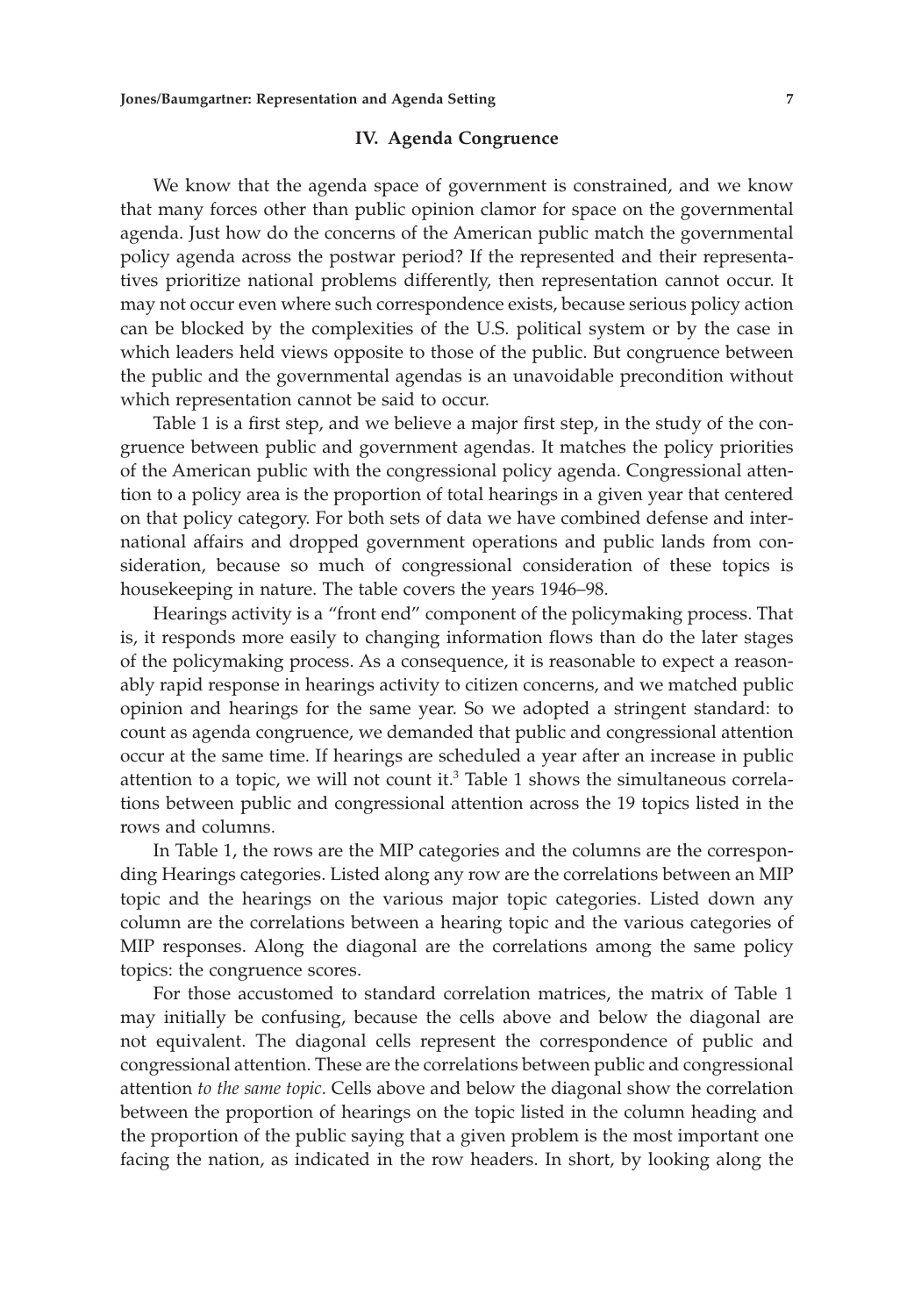| <b>MIP</b> Proportion                  |         |                                                                                                                                                                                                                                                                                                                                                                                      |      |                                                           |                                                                         |      |       | Proportion of Congressional Hearings by            |             |      | Major Topic                                                             |                                                                                                                                                                                                                                                                                                                                                                                                                                                                     |     |                                                                                                                         |       |                                                                                                                                                                                                                                                                                                                                    |
|----------------------------------------|---------|--------------------------------------------------------------------------------------------------------------------------------------------------------------------------------------------------------------------------------------------------------------------------------------------------------------------------------------------------------------------------------------|------|-----------------------------------------------------------|-------------------------------------------------------------------------|------|-------|----------------------------------------------------|-------------|------|-------------------------------------------------------------------------|---------------------------------------------------------------------------------------------------------------------------------------------------------------------------------------------------------------------------------------------------------------------------------------------------------------------------------------------------------------------------------------------------------------------------------------------------------------------|-----|-------------------------------------------------------------------------------------------------------------------------|-------|------------------------------------------------------------------------------------------------------------------------------------------------------------------------------------------------------------------------------------------------------------------------------------------------------------------------------------|
|                                        | Econ    | CRts                                                                                                                                                                                                                                                                                                                                                                                 | Heal | Agri                                                      | Labr                                                                    | Educ | Envir | Ener                                               | <b>Tran</b> | Crim | Welf                                                                    | Hous                                                                                                                                                                                                                                                                                                                                                                                                                                                                | Com | <b>Def&amp;Ir</b>                                                                                                       | Scien | FgnT                                                                                                                                                                                                                                                                                                                               |
| Economics                              | 0.81    | 0.23                                                                                                                                                                                                                                                                                                                                                                                 |      | $-0.18$                                                   | 0.02                                                                    |      |       |                                                    |             |      |                                                                         |                                                                                                                                                                                                                                                                                                                                                                                                                                                                     |     |                                                                                                                         |       |                                                                                                                                                                                                                                                                                                                                    |
| Tivil rights                           |         |                                                                                                                                                                                                                                                                                                                                                                                      |      |                                                           |                                                                         |      |       |                                                    |             |      | 8<br>8 = 2 8 8 9 8 8 8 8 9 9 9 9 8 9 9<br>9 = 2 9 9 9 9 9 9 9 9 9 9 9 9 | $\begin{array}{ccccccccc} \mathcal{Z}_1 & \mathcal{Z}_2 & \mathcal{Z}_3 & \mathcal{Z}_4 & \mathcal{Z}_5 & \mathcal{Z}_6 & \mathcal{Z}_7 & \mathcal{Z}_7 & \mathcal{Z}_8 & \mathcal{Z}_7 & \mathcal{Z}_7 & \mathcal{Z}_8 & \mathcal{Z}_7 & \mathcal{Z}_7 & \mathcal{Z}_8 & \mathcal{Z}_7 & \mathcal{Z}_7 & \mathcal{Z}_8 & \mathcal{Z}_7 & \mathcal{Z}_7 & \mathcal{Z}_7 & \mathcal{Z}_8 & \mathcal{Z}_7 & \mathcal{Z}_7 & \mathcal{Z}_7 & \mathcal{Z}_7 & \mathcal$ |     |                                                                                                                         |       | $\begin{array}{c} \n 8.96 \\   9.97 \\   9.97 \\   9.97 \\   9.97 \\   9.97 \\   9.97 \\   9.97 \\   9.97 \\   9.97 \\   9.97 \\   9.97 \\   9.97 \\   9.97 \\   9.97 \\   9.97 \\   9.97 \\   9.97 \\   9.97 \\   9.97 \\   9.97 \\   9.97 \\   9.97 \\   9.97 \\   9.97 \\   9.97 \\   9.97 \\   9.97 \\   9.97 \\   9.97 \\   $ |
| Health                                 |         |                                                                                                                                                                                                                                                                                                                                                                                      |      |                                                           |                                                                         |      |       |                                                    |             |      |                                                                         |                                                                                                                                                                                                                                                                                                                                                                                                                                                                     |     |                                                                                                                         |       |                                                                                                                                                                                                                                                                                                                                    |
| Agriculture                            | $-0.22$ | 0.09                                                                                                                                                                                                                                                                                                                                                                                 |      |                                                           |                                                                         |      |       |                                                    |             |      |                                                                         |                                                                                                                                                                                                                                                                                                                                                                                                                                                                     |     |                                                                                                                         |       |                                                                                                                                                                                                                                                                                                                                    |
| -abor                                  | $-0.27$ | 0.04                                                                                                                                                                                                                                                                                                                                                                                 |      |                                                           |                                                                         |      |       |                                                    |             |      |                                                                         |                                                                                                                                                                                                                                                                                                                                                                                                                                                                     |     |                                                                                                                         |       |                                                                                                                                                                                                                                                                                                                                    |
| Education                              | $-0.13$ | 0.20                                                                                                                                                                                                                                                                                                                                                                                 |      |                                                           |                                                                         |      |       |                                                    |             |      |                                                                         |                                                                                                                                                                                                                                                                                                                                                                                                                                                                     |     |                                                                                                                         |       |                                                                                                                                                                                                                                                                                                                                    |
| Environment                            | 0.12    | $-0.15$                                                                                                                                                                                                                                                                                                                                                                              |      |                                                           |                                                                         |      |       |                                                    |             |      |                                                                         |                                                                                                                                                                                                                                                                                                                                                                                                                                                                     |     |                                                                                                                         |       |                                                                                                                                                                                                                                                                                                                                    |
| Energy                                 | 0.49    |                                                                                                                                                                                                                                                                                                                                                                                      |      | $\begin{array}{c}\n3.8 \\ 0.9 \\ 0.9 \\ 0.0\n\end{array}$ | $528$ $172$ $398$ $172$ $398$ $192$ $309$ $192$ $309$ $309$ $309$ $309$ |      |       |                                                    |             |      |                                                                         |                                                                                                                                                                                                                                                                                                                                                                                                                                                                     |     |                                                                                                                         |       |                                                                                                                                                                                                                                                                                                                                    |
| ransportation                          | $-0.22$ |                                                                                                                                                                                                                                                                                                                                                                                      |      |                                                           |                                                                         |      |       |                                                    |             |      |                                                                         |                                                                                                                                                                                                                                                                                                                                                                                                                                                                     |     |                                                                                                                         |       |                                                                                                                                                                                                                                                                                                                                    |
| Crime                                  | 0.07    | $\begin{array}{ccc}\n 9 & 21 & 36 \\  - & 34 & 36 \\  - & 36 & 36 \\  \hline\n 7 & 36 & 36 \\  \hline\n 1 & 36 & 36 \\  \hline\n 1 & 36 & 36 \\  \hline\n 1 & 36 & 36 \\  \hline\n 1 & 36 & 36 \\  \hline\n 1 & 36 & 36 \\  \hline\n 1 & 36 & 36 \\  \hline\n 1 & 36 & 36 \\  \hline\n 1 & 36 & 36 \\  \hline\n 1 & 36 & 36 \\  \hline\n 1 & 36 & 36 \\  \hline\n 1 & 36 & 36 \\  \$ |      |                                                           |                                                                         |      |       |                                                    |             |      |                                                                         |                                                                                                                                                                                                                                                                                                                                                                                                                                                                     |     |                                                                                                                         |       |                                                                                                                                                                                                                                                                                                                                    |
| Welfare                                | 0.21    |                                                                                                                                                                                                                                                                                                                                                                                      |      |                                                           |                                                                         |      |       |                                                    |             |      |                                                                         |                                                                                                                                                                                                                                                                                                                                                                                                                                                                     |     |                                                                                                                         |       |                                                                                                                                                                                                                                                                                                                                    |
| Housing                                | $-0.30$ |                                                                                                                                                                                                                                                                                                                                                                                      |      |                                                           |                                                                         |      |       |                                                    |             |      |                                                                         |                                                                                                                                                                                                                                                                                                                                                                                                                                                                     |     |                                                                                                                         |       |                                                                                                                                                                                                                                                                                                                                    |
| Commerce                               | $-0.27$ |                                                                                                                                                                                                                                                                                                                                                                                      |      |                                                           |                                                                         |      |       |                                                    |             |      |                                                                         |                                                                                                                                                                                                                                                                                                                                                                                                                                                                     |     |                                                                                                                         |       |                                                                                                                                                                                                                                                                                                                                    |
| Defense & inter                        | $-0.62$ | 0.39                                                                                                                                                                                                                                                                                                                                                                                 |      |                                                           |                                                                         |      |       |                                                    |             |      |                                                                         |                                                                                                                                                                                                                                                                                                                                                                                                                                                                     |     |                                                                                                                         |       |                                                                                                                                                                                                                                                                                                                                    |
| Science & tech                         | $-0.18$ | $-0.02$                                                                                                                                                                                                                                                                                                                                                                              |      |                                                           | $0.37$<br>$0.21$                                                        |      |       |                                                    |             |      |                                                                         |                                                                                                                                                                                                                                                                                                                                                                                                                                                                     |     |                                                                                                                         |       |                                                                                                                                                                                                                                                                                                                                    |
| Foreign trade                          | 0.10    |                                                                                                                                                                                                                                                                                                                                                                                      | 0.63 |                                                           |                                                                         | 0.3C |       | $-0.03$                                            |             |      |                                                                         |                                                                                                                                                                                                                                                                                                                                                                                                                                                                     |     |                                                                                                                         |       |                                                                                                                                                                                                                                                                                                                                    |
| Correlations in bold type are signifi- |         |                                                                                                                                                                                                                                                                                                                                                                                      |      |                                                           |                                                                         |      |       |                                                    |             |      |                                                                         |                                                                                                                                                                                                                                                                                                                                                                                                                                                                     |     | cant at 0.05 for a one-tailed test for diagonal elements, and a two-tailed test for off-diagonal elements ( $N = 52$ ). | Those | in <i>italics</i>                                                                                                                                                                                                                                                                                                                  |
| are significant at 0.10. Defense and I |         |                                                                                                                                                                                                                                                                                                                                                                                      |      |                                                           | nternational attairs are combined.                                      |      |       | Government operations and Public lands are omitted |             |      |                                                                         |                                                                                                                                                                                                                                                                                                                                                                                                                                                                     |     |                                                                                                                         |       |                                                                                                                                                                                                                                                                                                                                    |

Table 1. Correlations Between the Proportion of MIP Responses on a Topic and the Proportion of Congressional Hearings on the Topic 1998\* **Table 1.** Correlations Between the Proportion of MIP Responses on a Topic and the Proportion of Congressional Hearings on the Topic 1996–1998\*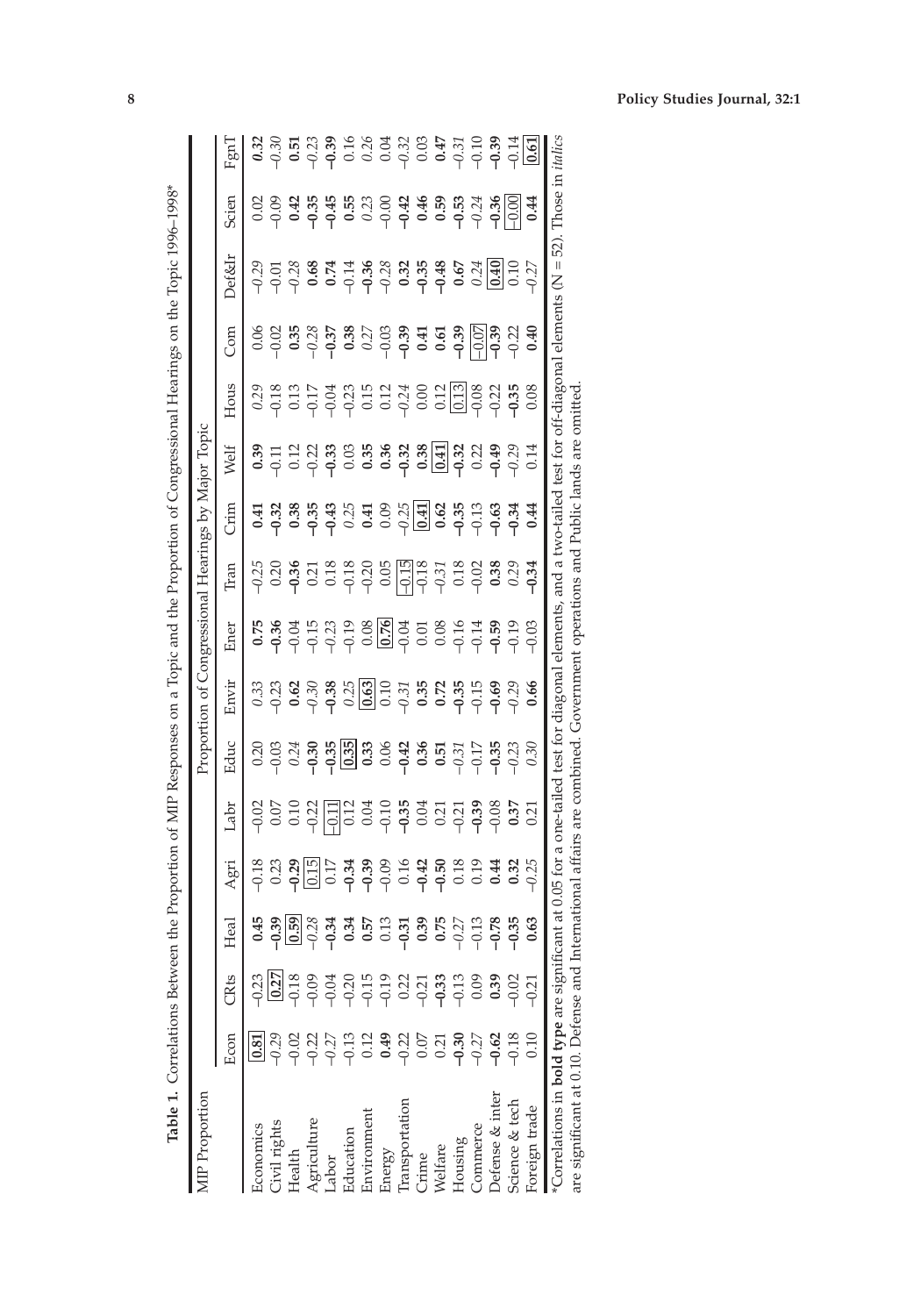diagonal we can see the correspondence in public and congressional attention. Looking in the cells off the diagonal, we see spillover effects and trade-offs. Spillovers are positive correlations: when public attention focuses on health care, for example we see that Congress pays increased attention not only to health care but also significantly more to environment, crime, science, and foreign trade. Trade-offs are negative: Looking again at the health care example, more public concern for health care is statistically related with *less* congressional attention to agriculture, transportation, and defense.

To explain how to read Table 1 further, the cell in the third row and first column of the table is the correlation between proportion of MIP responses indicating health as "the most important problem facing the nation" and the proportion of congressional hearings on the topic of macroeconomics; the value is -0.02. The cell in the first row and third column is the correlation between the MIP responses on economics and hearings on health; the value is 0.45. So hearings on health are related to public concern about the state of the economy, but hearings on macroeconomics are not related to public concern about health.

The diagonal entries are most critical: They are the relationships between similar MIP and hearing categories; hence they most directly indicate representational behavior. Of course, we cannot say *why* the correlation occurs. The correlation could be a result of responsive behavior on the part of representatives; it could result from people becoming attuned to governmental activity and responding to it; or it could be the case that both the citizenry and its representatives are reacting to a similar empirical set of circumstances. Only the detailed case analyses can indicate that. Nor can we say whether the policy outputs of government match citizen priorities. As we shall see, the second issue is enormously complicated because of the operation of American institutions—they act to deter a seamless match between citizen preferences and policy outputs. But we can say that, whatever the mechanism, the diagonal entries in Table 1 indicate the extent to which the representatives and the representatives have similar policy priorities. And in general, the entries along the diagonal of Table 1 show that they do share priorities.

In Table 1, note the agenda correspondences for economics and national security (defense and international affairs) are both robust, as are the cases for the less publicly dominant issues of health, education, the environment, energy, and foreign trade. Notable for their absence in agenda correspondence are the classic policy subsystem issues of agriculture, transportation, labor relations, commerce (including regulation), housing, and science and technology: Congressional hearings in these areas apparently are not in response to broad public concern in these lower-salience issue areas. The modest correlations for civil rights, crime, and welfare are surprising, given the media play that they have received. The case of civil rights is interesting, because during the McCarthy era Congress devoted considerable hearings energy to suppressing people's civil rights and liberties: an important reminder that attention congruence does not guarantee positional agreement.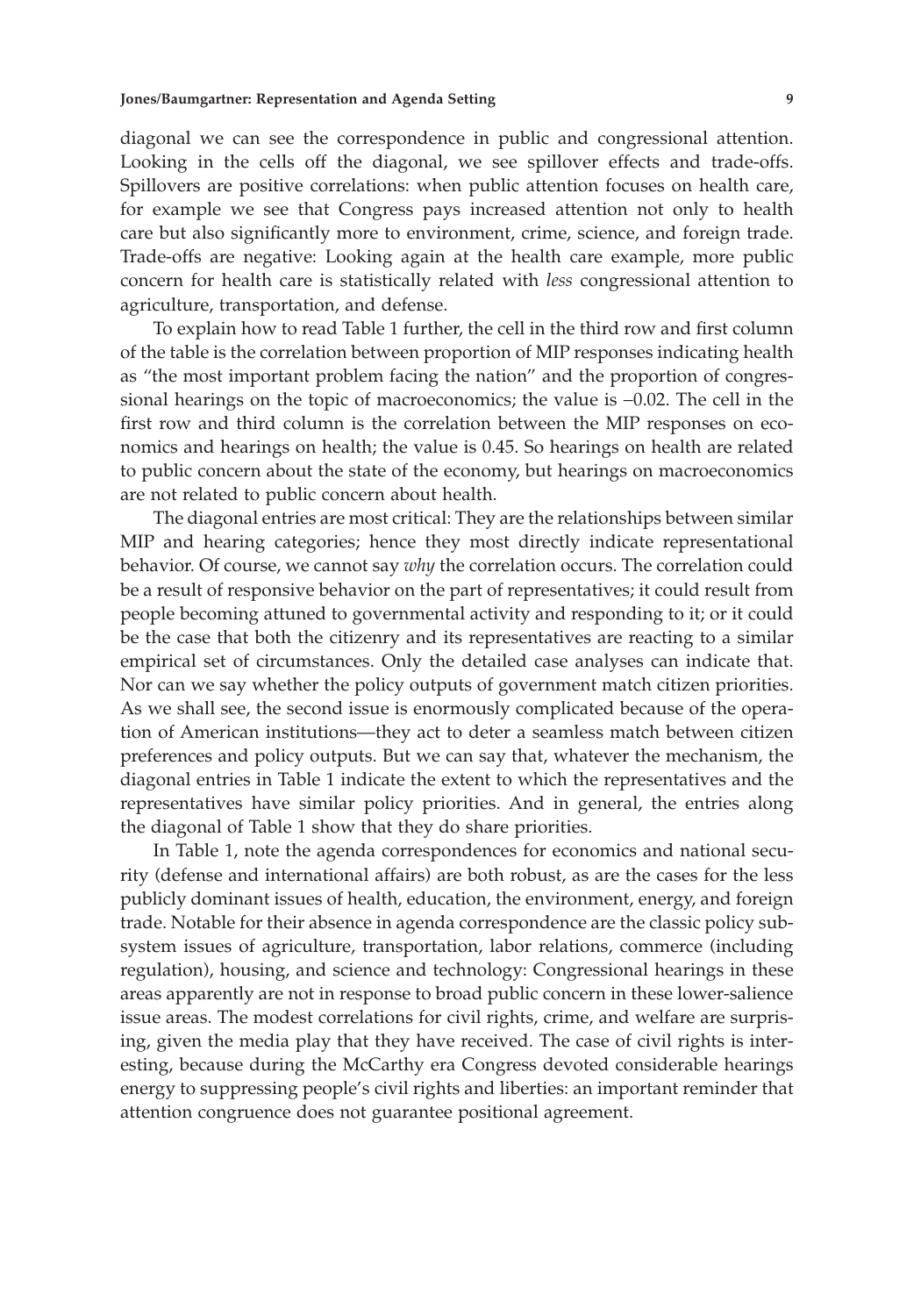#### *The Agenda Correspondence Matrix*

Table 1 is a matrix of elements in which each cell entry assesses the correspondence between a potential policy priority of the public and the appearance of that item on the governmental agenda. As such, it can be an important theoretical tool in the study of policy dynamics. We term it the *agenda correspondence matrix*.

Correspondence is not the same as congruence. Congruence occurs when Congress and the public attend to the same issue at the same time. Correspondence occurs when Congress and the public attend to any two issue-pairs simultaneously. So congruence is a subset of correspondence.

Any particular diagonal element is when an issue priority of the public matches the identical element on the governmental agenda. The size of the correlation indicates the magnitude of the correspondence. For example, the correlation between the public's concern for economics as the most important problem facing the nation and the hearings Congress conducts on the state of the economy is 0.80. There is a very high correspondence between the two priorities, public and governmental, across time. Thus these diagonal elements assess raw *agenda congruence.*

What about the other elements in the matrix, for example, when the public is prioritizing "health" and the government is focusing on "welfare"? These offdiagonal elements have different interpretations depending on whether they are positive or negative in sign. A negative coefficient indicates an *agenda trade-off*. Because the agenda spaces of the government and the public are constrained, admitting one issue to the agenda necessarily means that there is less room for other issues. Of course, the system of committees in Congress allows the parallel processing of multiple issues, but this system is not infinitely expandable.

Agenda trade-offs are entirely consistent with policy congruence. Indeed, in a system in which the governmental agenda responds only to the concerns of the public, and those concerns shifted in unison, we would find a matrix with only positive elements in the diagonal and only negative or zero elements in the offdiagonal cells.

A positive correlation in off-diagonal elements, on the other hand, indicates *agenda crowding* or *policy spillovers.* Agenda crowding occurs when the public prioritizes one issue, and Congress attends to another. For example, say that public concerns are correlated: As the proportion of the public focusing on crime increases, so does the proportion of Americans with concerns about the economy. Congress may well respond to the economy concern, or the crime concern, but potentially not both. If so, we would see a higher correlation off the diagonal than on the diagonal. Unlike negative correlations, indicating agenda trade-offs, positive correlations are indicative of attenuated responsiveness or of related issue concerns. It is, of course, possible that both the public and governmental agendas juggle multiple issues—as is clearly the case in Figure 1 for the 1990s. But some crowding must occur, and so agenda crowding may be an indication of less responsiveness, or of greater responsiveness to some concerns than others.

All crowding is not the same, however. Some crowding comes as *displacement:* One issue displaces others. Look for a moment at the row in Table 1 for defense and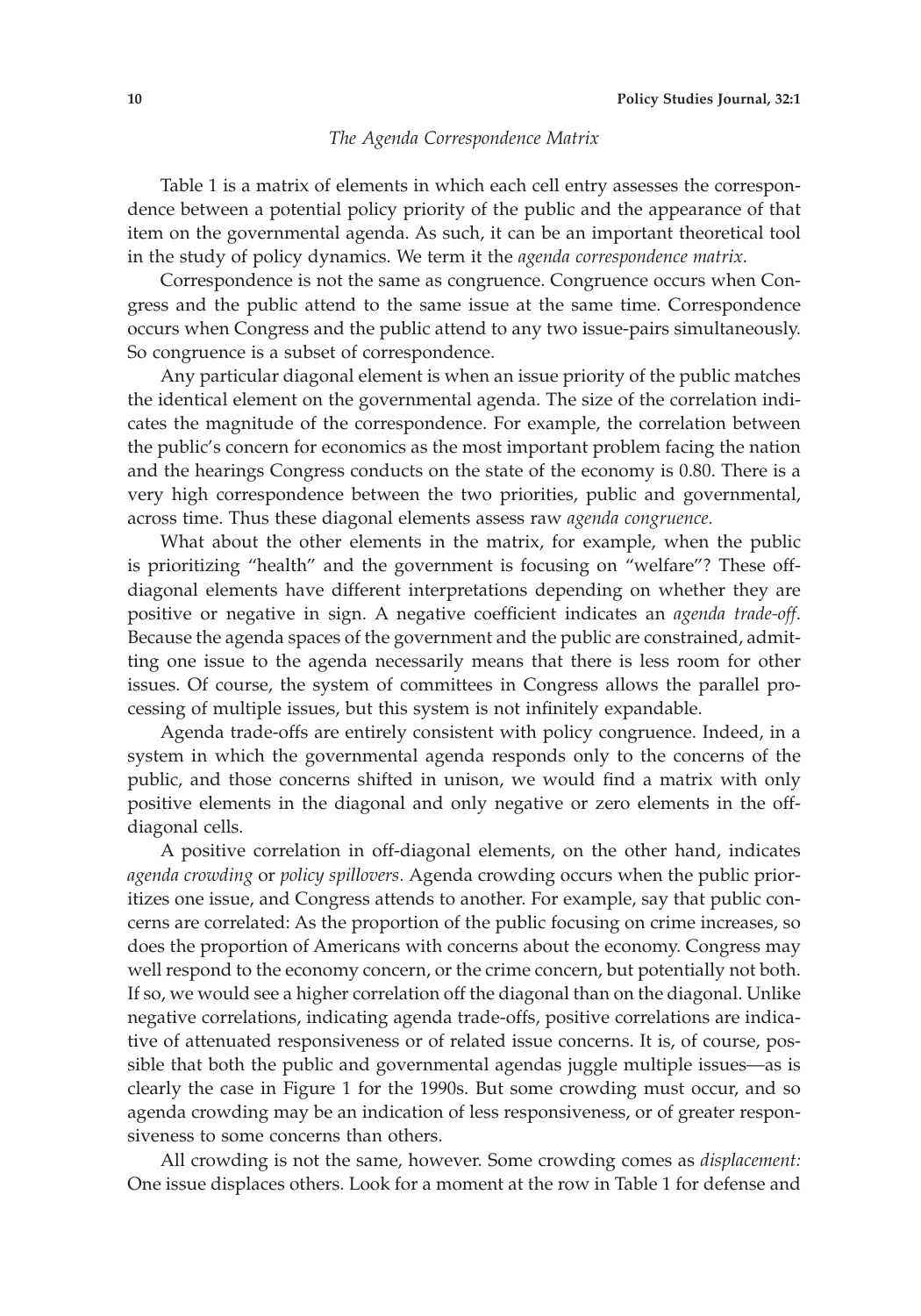international affairs. Across that row are a number of significant negative correlations. As defense declines in importance on the public agenda, a cluster of domestic issues have the opportunity to rise on the congressional agenda—economics, health, education, the environment, energy, crime, welfare, domestic commerce, science, and, finally, foreign trade. With so many powerful negative correlations, it is clear that a decline in public concern with international security issues opens up the agenda for much more proactive governmental attention to a great number of domestic policy priorities. Of course, the opposite is also true: Public concern with defense and security issues correlates with much lower levels of congressional activity in these same policy areas.

A second form of crowding comes as *spillovers.* Attacking one issue legislatively may have serious implications for a second. For example, addressing health care may require a reexamination of budget and tax policies. Spillovers also may be a result of political ideology or of the general public mood (Stimson, 1999). Issues may cohere because either elite or mass opinion coheres. Or a general concern of the public—say, on economics—can translate onto the congressional agenda as specific action on energy supply or prices (and, indeed, the correlation between public concern on economics and hearings on energy is 0.75).

The correlations in the diagonal of the matrix presented as Table 1 are the critical elements in assessing agenda congruence. Because these correlations are based on samples, we can use statistical significance as a standard to evaluate their strengths.<sup>4</sup> In 11 of the 16 cases on the diagonal, the connection is positive, and ten of these are statistically significant. Furthermore, none of the significant correlations in the diagonal are negative. On no issues do Congress and the public systematically move in different directions. When the public is very concerned about an issue, Congress generally is discussing it.

V. O. Key (1961) used the analogy of opinion dikes to describe the relationship between public opinion and public policy. Opinion, he thought, did not dictate policy, but it did constrain it. Our finding that congressional attention never moves against public attention is testament to Key's insight.

#### *An Interpretation with a Standard*

The raw measures of agenda congruence—the number of significant correlations in the diagonal of Table 1—will be more meaningful if we can compare them to a standard. We would be unimpressed if all of the correlations in Table 1 displayed the same proportion of significant correlations as the diagonal. We will now develop a way of interpreting the correspondence matrix of Table 1 that allows more meaningful comparisons.

The correspondence matrix has a natural probability interpretation. If we count the number of statistically significant correlations in the diagonal and divide that count by the total number of diagonal entries, we get an estimate of the probability that a significant correlation occurs. This probability is the probability of actual agenda matches relative to possible matches on the diagonal. The probability of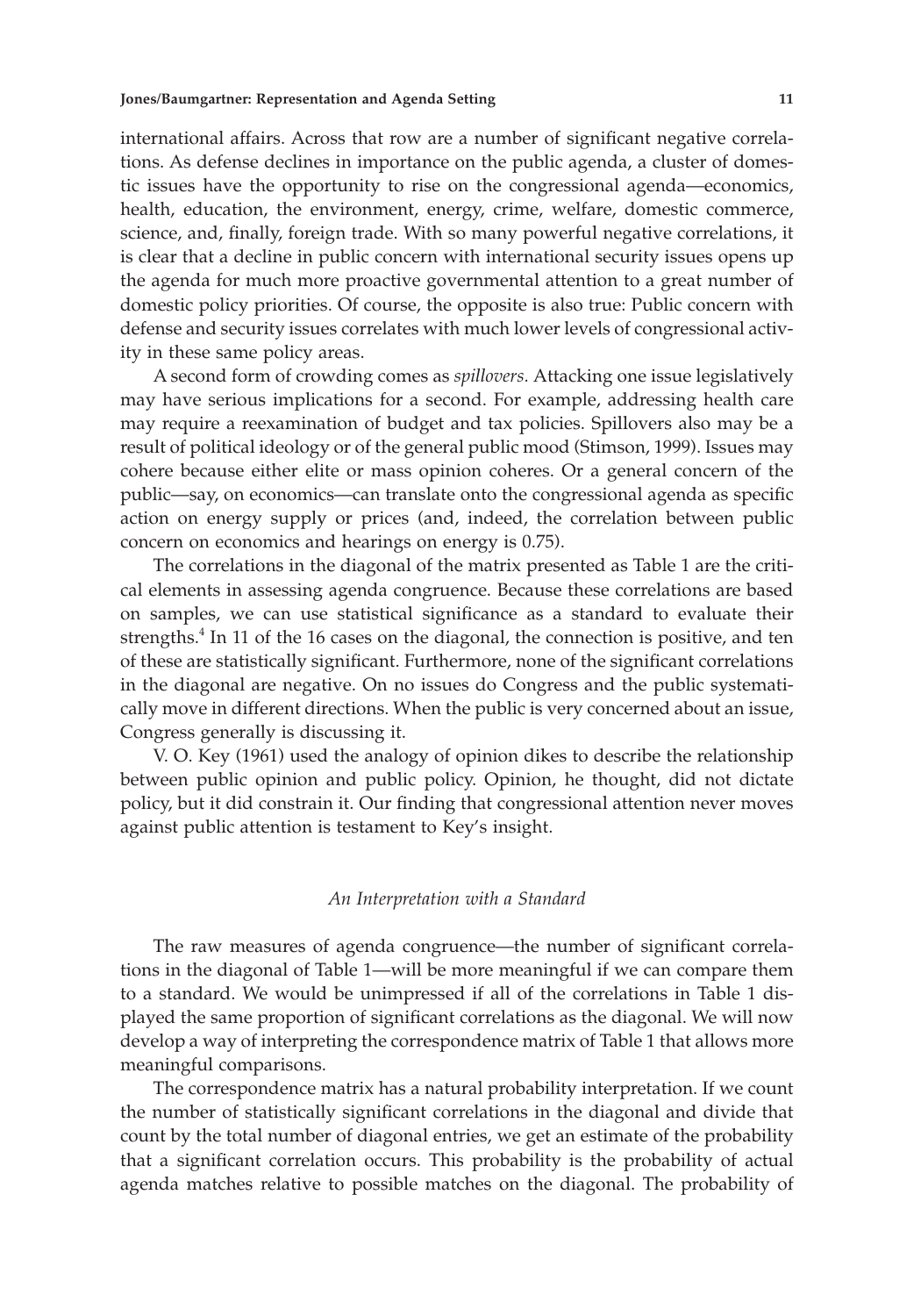agenda congruence indicates the extent to which Congress and the public are actually on the same wavelength in regard to policy priorities compared to all potential issue matches. How many times *does* a match between public and governmental agenda items occur out of the potential number of situations in which agenda matches *could* occur?

We use the term *agenda coincidence* to indicate any association between public attention and congressional attention. We can assess agenda coincidence by counting the total number of significant correlations in the entire matrix of Figure 1. How many times does coincidence occur out of the potential number of situations in which coincidence could occur? This will serve as our baseline of comparison for agenda congruence. A significant positive entry on the off-diagonal indicates that when the public has a high priority for an issue, it actually gets something else. Of course the congressional agenda may be more diverse than the public agenda, accounting for the large number of significant correlations. Nevertheless, the congressional agenda space is constrained, and trade-offs are unavoidable. Calculations are presented below:

#### **Agenda Congruence (Diagonal Entries)**

*Number of cells on diagonal: 16 Number of significant correlations: 10 Probability of a significant correlation:*  $10/16 = 0.625$ **Agenda Coincidence (Total Matrix)** *Number of cells: 256. Number of significant correlations: 125. Probability of a significant correlation:*  $125/256 = 0.488$ 

The unconditional probability of a significant correlation between public and legislative priorities is 0.488. This is the probability of agenda coincidence. This is an important baseline because so long as both the public and Congress have mechanisms for setting priorities, associations between priorities can occur from the operation of purely random processes. Moving from the unconditional probability of agenda coincidence to the conditional probability of agenda congruence (the probability of a significant correlation given that there is a topic match between Congress and the public) yields a difference of  $0.625 - 0.488 = 0.137$ .

This is, however, too stringent a condition, because the agenda space is constrained and requires tradeoffs. If Congress focuses on health, for example, it must sacrifice attention to other issues. Negative correlations in the off-diagonal cells are direct indicators of such trade-offs. If representation is occurring, we actually expect negative correlations in the off-diagonals because of this agenda bottleneck. Of the 125 significant correlations in the matrix, 67 are negative. These negative correlations may indicate the unavoidable trade-offs in the agenda-setting process. There are 56 positive correlations in the matrix, but 10 of these are in the diagonal. So there are only 46 positive correlations in which the agendas of interest groups, specialized publics, or governmental agencies potentially crowd public priorities.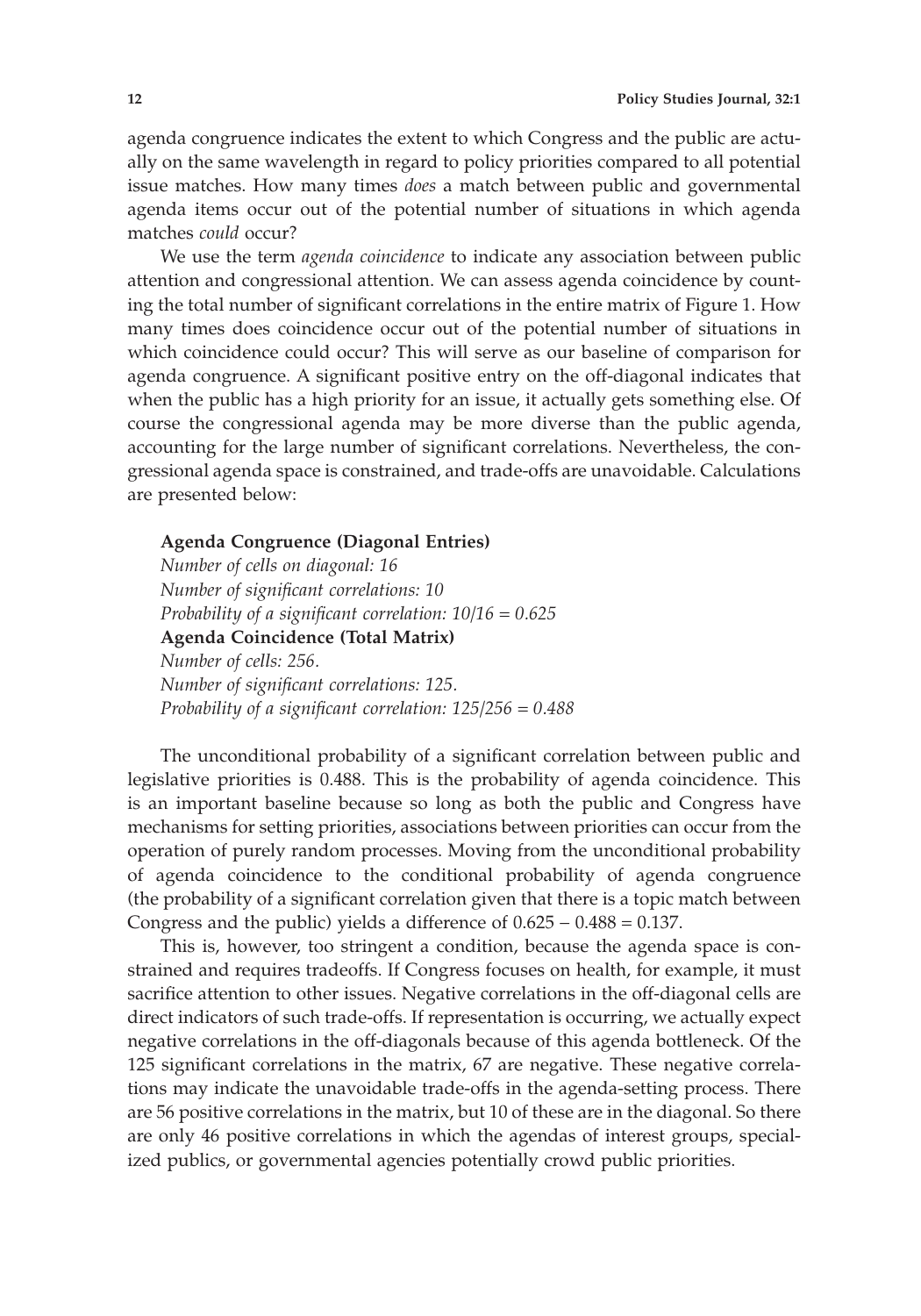So we can add a final comparison: a measure of agenda crowding. Where correlations are positive and significant, issues are juggling for the same limited governmental agenda space.

# **Agenda Crowding**

*Number of cells: 256. Number of significant positive correlations: 56 Probability of a significant positive correlation: 56/256 = 0.219 Number of significant off-diagonal positive correlations: 46. Probability of significant off-diagonal positive correlation: 46/256 = 0.180 Now the improvement from the unconditional probability of agenda crowding to the conditional probability of agenda congruence is*  $0.625 - 0.219 = 0.406$ .

The interpretation we give these calculations is as follows. Issues are metaphorically in a struggle for limited agenda space. Given that the public has a high priority for an issue*,* Congress will as well; there is actual agenda congruence  $(r = 0.625)$ . If the public has a high priority for an issue, Congress will not only prioritize that issue but will also prioritize certain other "spill-over" issues as well, though with a lower probability ( $r = 0.18$ ). The payoff for the somewhat tedious probability calculations is a much richer context for appreciating the extent to which Congress and the public are in synchrony in attending to critical policy issues.

Of course, the fact that a problem reaches both public and governmental consciousness implies little about the nature of the solution, or even whether Congress will enact one at all. Much of the struggle within government can be about solutions as policy entrepreneurs race to take advantage of the "window of opportunity" that presents itself when a problem has reached the public agenda. But an examination of the data presented above suggests strongly that the notion that somehow sinister forces set governmental agendas in opposition to the public is incorrect. The public may or may not be bamboozled and misled, but it seems to be a co-conspirator in the agenda-setting process, not an omitted party.

## **V. Policy Congruence**

Thus far we have examined *agenda congruence* between the American public and the U.S. Congress. We turn now to an examination of *policy congruence* between the priorities of the American public and the actual policy outputs of government. As we have noted, the making of laws is a far more complex process than the setting of agendas because of the operation of American institutions. Moreover, simply because a problem has accessed the governmental agenda does not mean that a ready solution is at hand. So we expect far weaker associations between public priorities and policy outputs, but it would be disappointing indeed if the U.S. policymaking system worked independently of such priorities.

To examine policy congruence, we prepared matrices like that presented in Table 1 for two important output measures: (1) all statutes passed in the United States between 1948 and 1998 and (2) those statutes we rated as the most important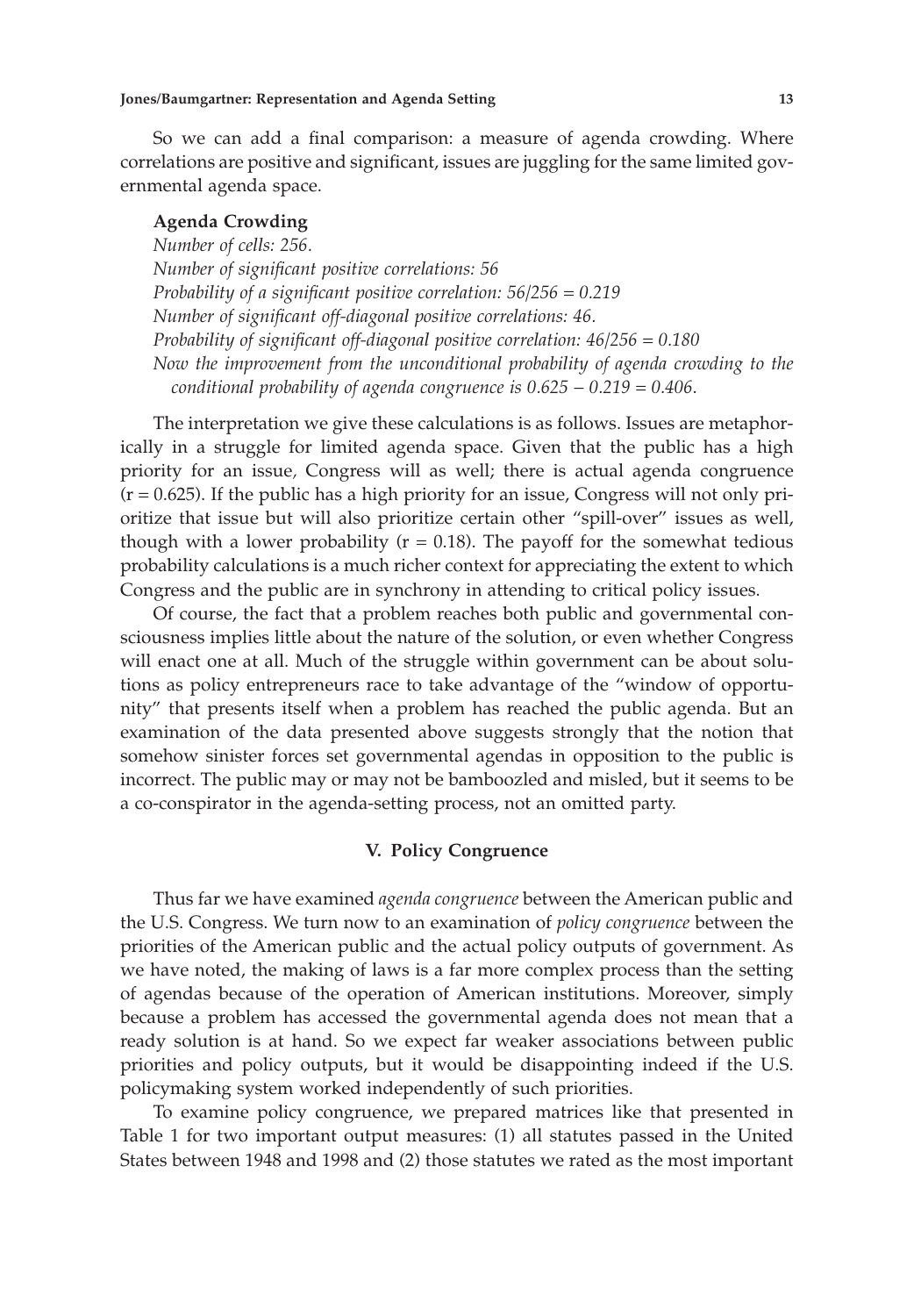| Major topic             | Hearings-<br><b>MIP</b> | MIP-all statutes | MIP-major<br>statutes** | Hearings-<br>all statutes | Hearings-<br>major<br>statutes** |
|-------------------------|-------------------------|------------------|-------------------------|---------------------------|----------------------------------|
| Economics               | 0.81                    | 0.30             | 0.49                    | 0.44                      | 0.45                             |
| Civil Rights            | 0.27                    | $-0.20$          | 0.26                    | $-0.29$                   | $-0.07$                          |
| Health                  | 0.59                    | 0.36             | 0.22                    | 0.64                      | 0.34                             |
| Agriculture             | 0.15                    | 0.06             | $-0.13$                 | 0.13                      | $-0.04$                          |
| Labor & employment      | $-0.11$                 | $-0.18$          | 0.45                    | 0.20                      | 0.15                             |
| Education               | 0.35                    | 0.26             | 0.11                    | 0.52                      | $-0.01$                          |
| Environment             | 0.63                    | 0.28             | 0.06                    | 0.55                      | 0.04                             |
| Energy                  | 0.76                    | 0.38             | 0.25                    | 0.43                      | 0.14                             |
| Transportation          | $-0.15$                 | 0.10             | $-0.11$                 | 0.38                      | $-0.07$                          |
| Law and Crime           | 0.41                    | 0.22             | 0.24                    | 0.31                      | 0.19                             |
| Welfare                 | 0.41                    | 0.30             | $-0.11$                 | 0.51                      | 0.11                             |
| Housing                 | 0.13                    | 0.07             | 0.59                    | 0.22                      | $-0.08$                          |
| Commerce & finance      | $-0.07$                 | $-0.16$          | $-0.15$                 | 0.53                      | 0.13                             |
| Science & technology    | 0.00                    | $-0.09$          | 0.09                    | 0.42                      | 0.28                             |
| Foreign trade           | 0.61                    | $-0.18$          | $-0.04$                 | $-0.19$                   | $-0.11$                          |
| Defense & international | 0.40                    | 0.53             | 0.27                    | [0.46]                    | [0.28]                           |
| Defense                 |                         |                  |                         | 0.69                      | 0.38                             |
| International           |                         |                  |                         | 0.48                      | $-0.05$                          |
| Government operations   |                         |                  |                         | 0.43                      | 0.08                             |
| Public lands            |                         |                  |                         | 0.39                      | 0.01                             |

**Table 2.** Correlations Between MIP and Governmental Activity, 1946–98\*

\*Correlations in **bold** are significant at 0.05 for a one-tailed test, *bold and italics* for significance at the 0.01 level  $(N = 52)$ .

\*\*General appropriations laws from Topic 20, government operations, have been added to Topic 1, macroeconomics.

statutes (1948–98). The list tabulates the most important 576 statutes as determined by discussion of the statutes in the *Congressional Quarterly*; the method used to isolate these statutes is described in Appendix 1.

In Table 2, we present correlations between the most important problem series and two types of statutes: (1) all statutes (not counting commemorative laws) and (2) those rated as the most important statutes of the postwar period. In addition, we show the correlations between public opinion and hearings (from Table 1, for comparative purposes), and between hearings and our two measures of statutory activity. Essentially, the columns in table 2 are similar to the diagonals in Table 1: They represent congruence, not spillovers or trade-offs.

The data show strong associations between statutory output measures and the priorities of the public. In column 2, we present the correlations between MIP responses and all noncommemorative statutes, and in column 3, the correlations between MIP responses and major statutes.

For all noncommemorative statutes, in column 2, 7 of the 16 issues reach statistical significance (at the appropriate one-tailed test; we reject policy congruence for a negative correlation). For major statutes, in column 3, 7 of 16 do so, against the 10 for the hearings. However, the correlations for the two output measures are much smaller in magnitude than the impressive correlations for hearings.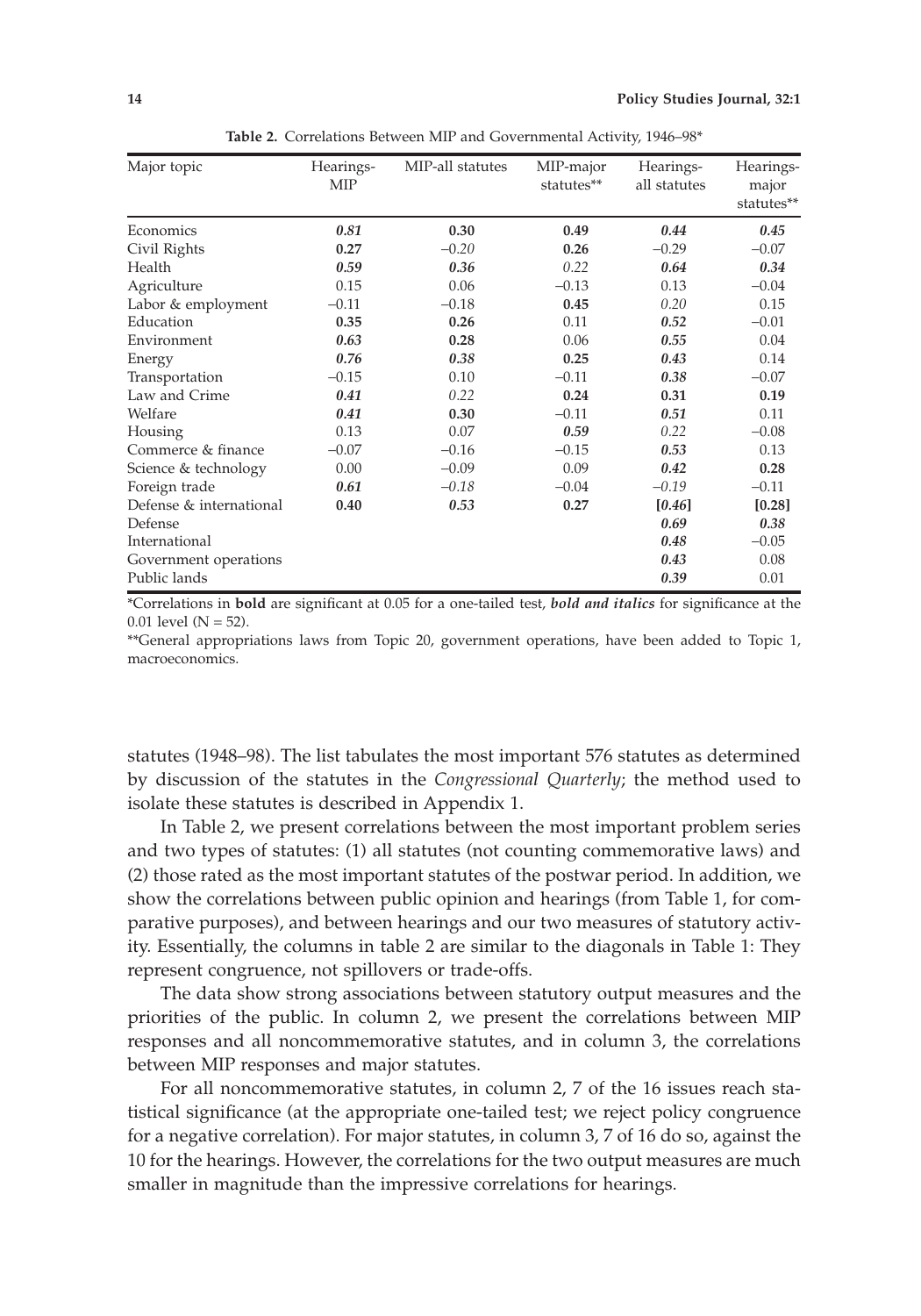Lawmaking is considerably "downstream" from the priorities of the public. Hearings are relatively easy to schedule. Laws are not passed without hearings; so accessing the governmental agenda is a precursor to lawmaking. But of course it could be easy to dismiss hearings as simple exercises in symbolic politics—much sound and fury, signifying nothing. The relationship between hearings and laws is complex, but it is very easy to send the simplistic version "hearings as symbolic politics alone" to the waste bin.

The last two columns in Table 2 do exactly that. Columns 4 and 5 tabulate the correlations between congressional hearings and our two measures of lawmaking: noncommemorative statutes, and major statutes. We introduce none of the complexities of lawmaking, ignoring for the moment not only the "stickiness" of U.S. political institutions, the clear tendency of Congress to pass more laws in the second session of any given congress, and the oft-noted need for policy entrepreneurs to "soften up" the system for a new policy idea. Nevertheless, the connection between hearings and statutes is impressive indeed. Of the 19 correlations of issue topics between hearings and statutes, (here we expand coverage to our full major topic coding system), 14 are statistically significant. If Congress investigates, Congress legislates. Of course much of this hearing–statute connection takes place in the continual adjustment process that characterizes much lawmaking. Hearings are often held because of the prior existence of statutes. Nevertheless, the connections between public attention and hearings, and between hearings and statutes, strongly suggest the general sensitivity of the lawmaking process to public priorities.

The connections between major statutes and hearings are, however, considerably attenuated. Although there are convincing connections between public attention and congressional hearing activity, and between public attention and major statutory activity, there are fewer convincing associations between hearings and major statutory activity. This may well be because of threshold effects extraordinary events, partisan majorities, or mobilizations are necessary to gain passage of major acts. Clearly, public opinion is not the only thing that explains the passage of major legislation. But our look at the linkages between public priorities and congressional responses shows some clear linkages.

## *Representational Agenda Spaces*

Both the public and congressional agenda spaces act as severe constraints on representational behavior, because both are limited in their carrying capacities. We generally have argued that the congressional agenda space has a larger carrying capacity for issues, because the committee structure allows specialization. On the other hand, as Page and Shapiro (1992) have pointed out, there may not be a single public opinion on any given issue. Rather, "parallel publics" may have different priorities at the same time, carrying these priorities through time.

This leads to a key question: Are the structures of the public agenda and the legislative agenda congruent? Or are they so different that comparisons across them are meaningless? In particular, can the two disparate sets of data be represented in spaces of similar dimensions? If so, are the issues located in similar positions, rela-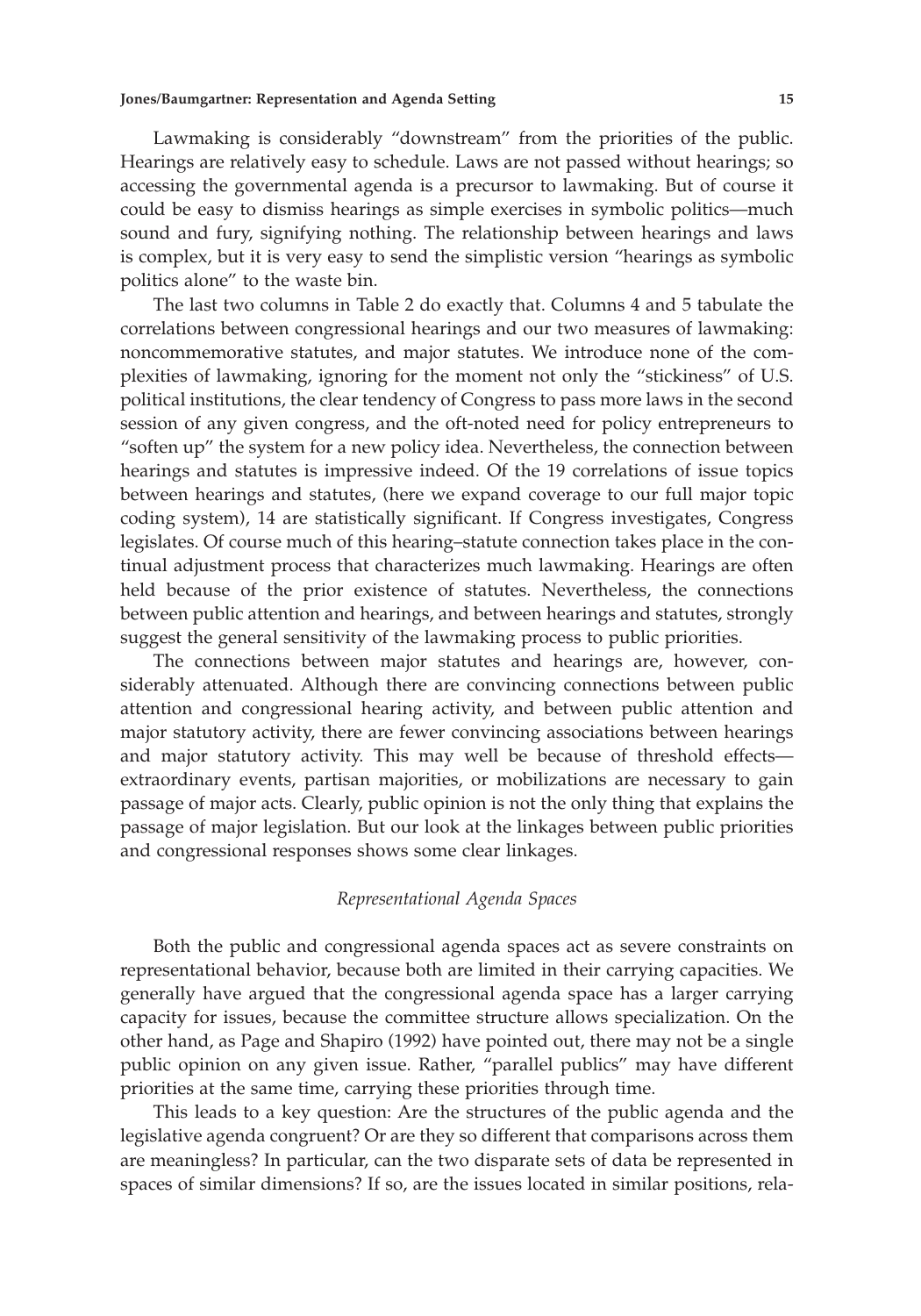

**Figure 3.** Public Agenda Space.

tively, in the two spaces? If the spaces are not congruent, then it could very well be the case that governmental and public attention allocation mechanisms proceed according to quite different mechanisms, and we ought not be comparing them.

To address this question, we have conducted similar multidimensional scaling procedures on both sets of data. Multidimensional scaling is a technique that allows us to study the entire set of correlations among issues and recover the simplest structure that can account for those issues. We treated the correlations among issues as related to Euclidian distances and recovered an issue space in the subsequent analysis for both the public and legislative agendas. Details of the analysis can be found in Appendix 2.

The public and legislative agenda spaces exhibit key similarities, but critical differences also exist. Both scale exceptionally well in two dimensions, but the congressional data exhibit slightly better fit. Moreover, the locations of issues in each space is roughly similar but with some major differences on very important issues.

Looking first at the public agenda space, depicted in Figure 3, note that there is a tight cluster of almost exclusively domestic policy issues at the right side of the space. In public priorities, these issues are barely distinguished from one another. Naturally specialized publics distinguish among these issues, but the general public barely does—in the sense of allocating attention to them.

Only four issues "break out" of the tight domestic policy cluster, but they are the "big four," the issues most dominant on the public agenda—economics, defense and foreign affairs, civil rights, and crime. In ranking the importance of issues, the public strongly distinguishes between economics and defense from the domestic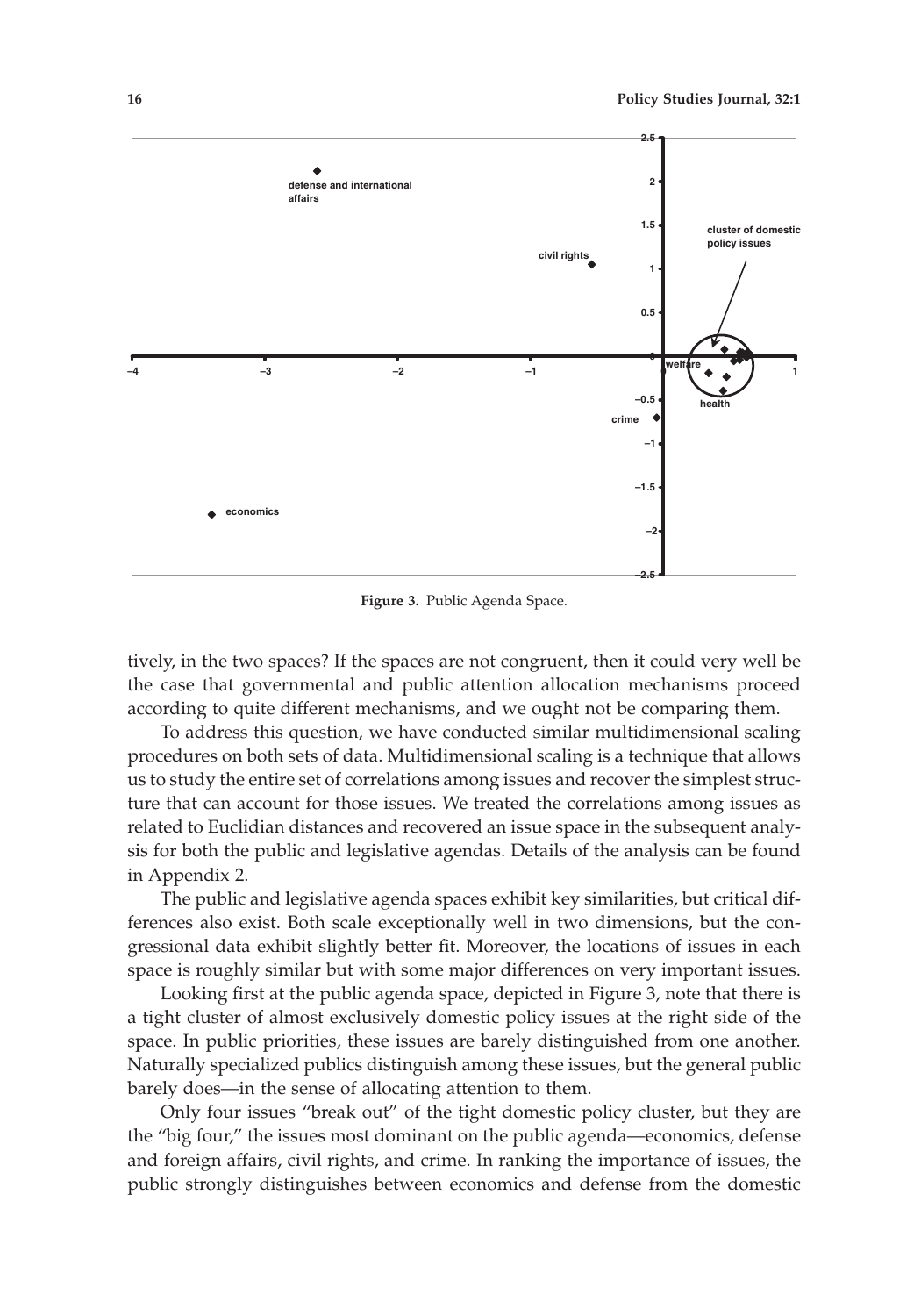policy cluster and from each other, but it only weakly distinguishes crime and civil rights from the cluster.

It is highly consequential that economics and defense occupy different poles of the y-axis. Because the agenda space is constrained, this means that defense concerns crowd out economic worries, and vice versa. When neither is primary in the priorities of the public, then a panoply of domestic issues has the opportunity to access the agenda. As is evident in Figure 1, these issues tended to "spike," rising quickly on the public agenda and not infrequently falling as rapidly. They also tend to emerge on both public agendas simultaneously, accounting for the clustering in Figure 3. This is not the case for defense and economics, which are enduring, and to a lesser extent civil rights and crime, which stayed on the public agenda longer and have emerged at different times than other domestic policy issues.

The clustering of issues is most critical in understanding the public agenda space, but interpreting the dimensions that order the space can also be useful. We suggest that the x-axis sets priorities, with defense and economics of critical concern, and the other issues less so. The y-axis distinguishes domestic from international issues, but it also carries a "new versus old" component that corresponds to our earlier work with the hearings (see Baumgartner, Jones, & MacLeod, 2000). The older issues of defense and civil rights are distinguished from the newer ones of economics, crime, and the domestic policy cluster. This does not mean that economics is a new concern, just that it occupied a less prominent position in public priorities before the 1970s.

The legislative agenda space, depicted in Figure 4, is similar in dimensional structure and in the location of defense and international affairs. Domestic policy issues all fall in a limited range on the x-axis, as is the case for the public space, but they scatter impressively on the y-axis. Whereas the public lumps the domestic issues together, Congress splits them apart. The big difference between the public and legislative agenda spaces, however, comes from the location of economics. In the legislative space, economics is indistinguishable from the other domestic policy issues. Although we found that variation in the conduct of hearings on economics across time were extraordinarily sensitive to public reports labeling economics as the critical problem facing the nation, nevertheless, the proportion of hearings on economics is not particularly impressive. As a consequence, economics falls with the other domestic policy issues.

We can see in Figure 4 that the x-axis distinguishes between defense and international affairs hearings, on the one hand, and hearings on domestic policy matters, on the other. The y-axis clearly and unambiguously distinguishes between new and old issues, with the older issues having higher values (and hence located toward the top of the axis). Most particularly, the newer issues of health, energy, and the environment are distinguished from the older issues of civil rights, agriculture, transportation, labor, and housing.

In summary, the public and congressional agenda spaces, although displaying similarly low dimensionality, have critical differences with important policy consequences. During the last half of the twentieth century, the general public has cared primarily about international and economic security, placing lesser priority on other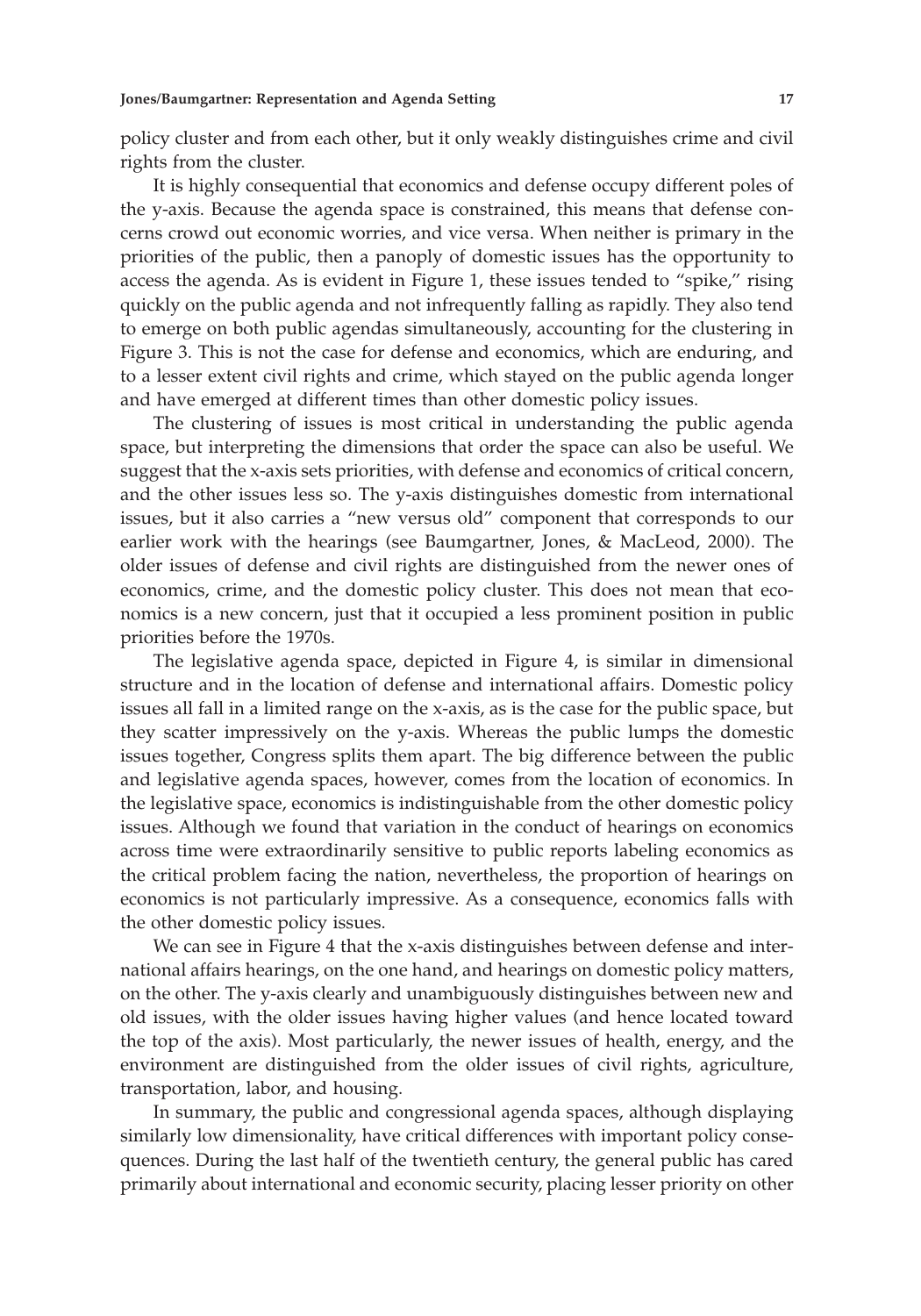

**Figure 4.** Congressional Issue Space.

domestic policy issues. The legislative issue space is as simple dimensionally as the public issue space but is more complex in areas where issues are located in the space. Whereas the public "lumps," Congress "splits."

The low dimensionality and the relative similarities of the two data series are worth consideration. Given the importance of economic and international security in the public agenda, it is clear that all other issues take a back seat, emerging only if and when these two primary concerns are low among the public. Congress, with its greater carrying capacity, can be attuned to more than a few issues, so it shows two more distinct dimensions of choice, though defense and economics remain on a different dimension. As we saw, congressional organization also allows for continued attention to issues even when there is little public clamor over them. Our theories of government responsiveness clearly must work differently in the lowsalience issues of housing, agriculture, and so on as compared with the higher salience areas such as health, energy, and others in which public concerns more clearly make themselves heard. In any case, the diverse issues of the public and congressional agendas cluster into a small number of comprehensible dimensions, according to this analysis.

One important difference between the public and congressional agendas is in their respective "carrying capacities." It is true that the phenomenon of "parallel publics" means that the public agenda can include multiple topics—in the sense of different people having different priorities. But in reality oftentimes the public agenda is much simpler—it tends to collapse on one to three basic concerns at any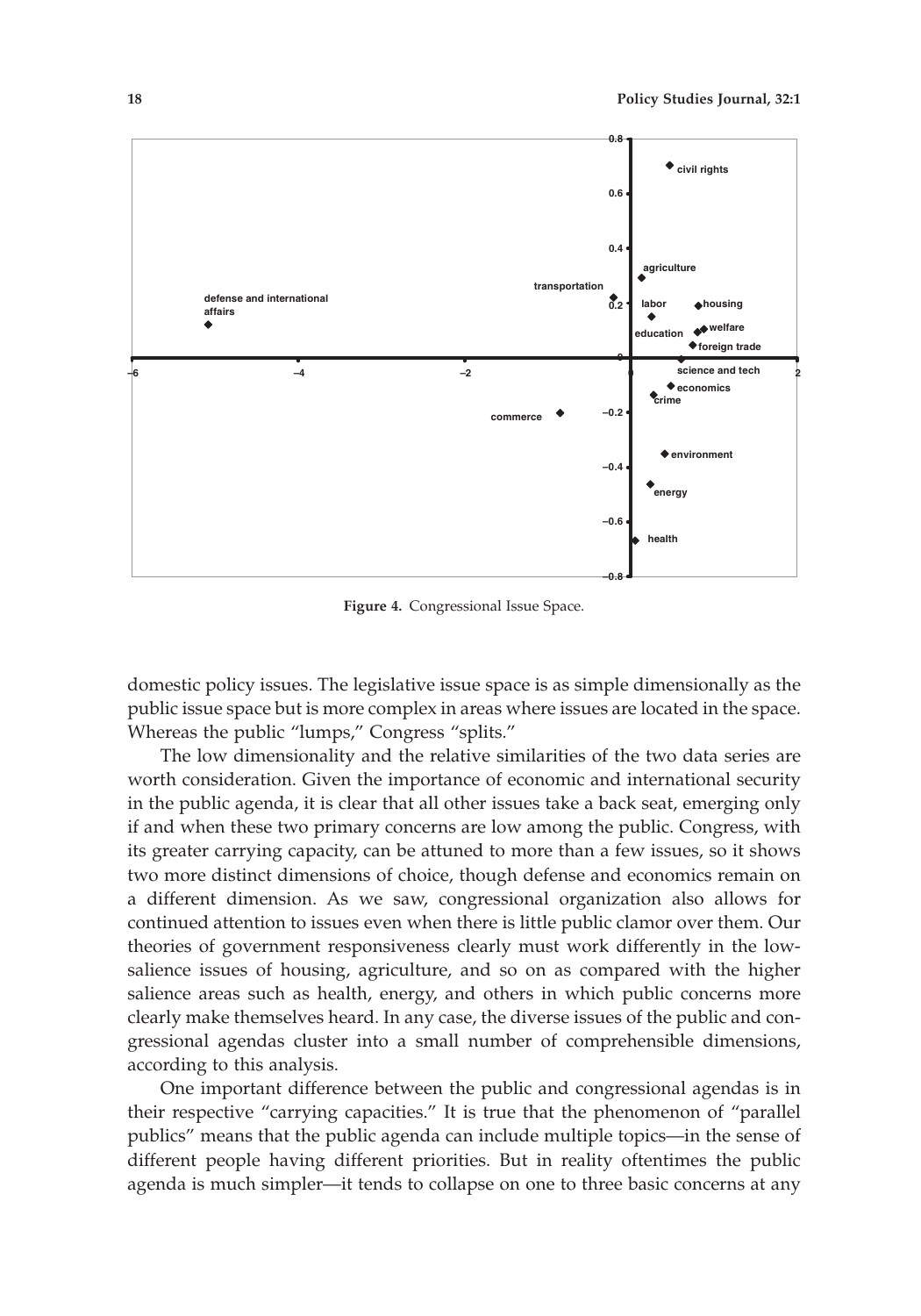one time. Congressional attention is directed at the same problems as the public, as we have shown, but the legislature, as a formal institution with division of labor, has a greater capacity to process more issues simultaneously. This, in turn, means that other factors can affect congressional attention to issues. Interest groups, specialized publics, and policy analysts in and out of government can serve as information-conduits to Congress.

## **VI. Relative Carrying Capacities**

The greater carrying capacity of Congress to process issues is important to understanding representation. Congress seems extraordinarily responsive to the concerns of the public, and as it hones in on these concerns, it tends to drop consideration of other issues; there are trade-offs. Nevertheless, Congress can crowd more issues onto its agenda than the public. The right image here is to think of two time traces for each issue. For example, in economics, the two traces ebb and flow together, but one at a much higher level than the other, and one with much greater volatility. The proportion of the public who cite the economy as the nation's most important problem varies from 6.4% in 1965 to 78.7% in 1982. The proportion of hearings that Congress conducted on the economy (by the Policy Agendas tabulation) varied from 1.7% in 1951 to 7.2% in 1981.

Figure 5 displays these differences dramatically. There we ranked the issue priorities for the public (via the MIP data) and Congress (via the proportion of hearings in policy categories) for the year 1981. Congress devoted just over 7% of its total hearings to economic and related matters (and another 7% to domestic



**Figure 5.** Issue Rankings, Public and Congressional Agendas, 1981.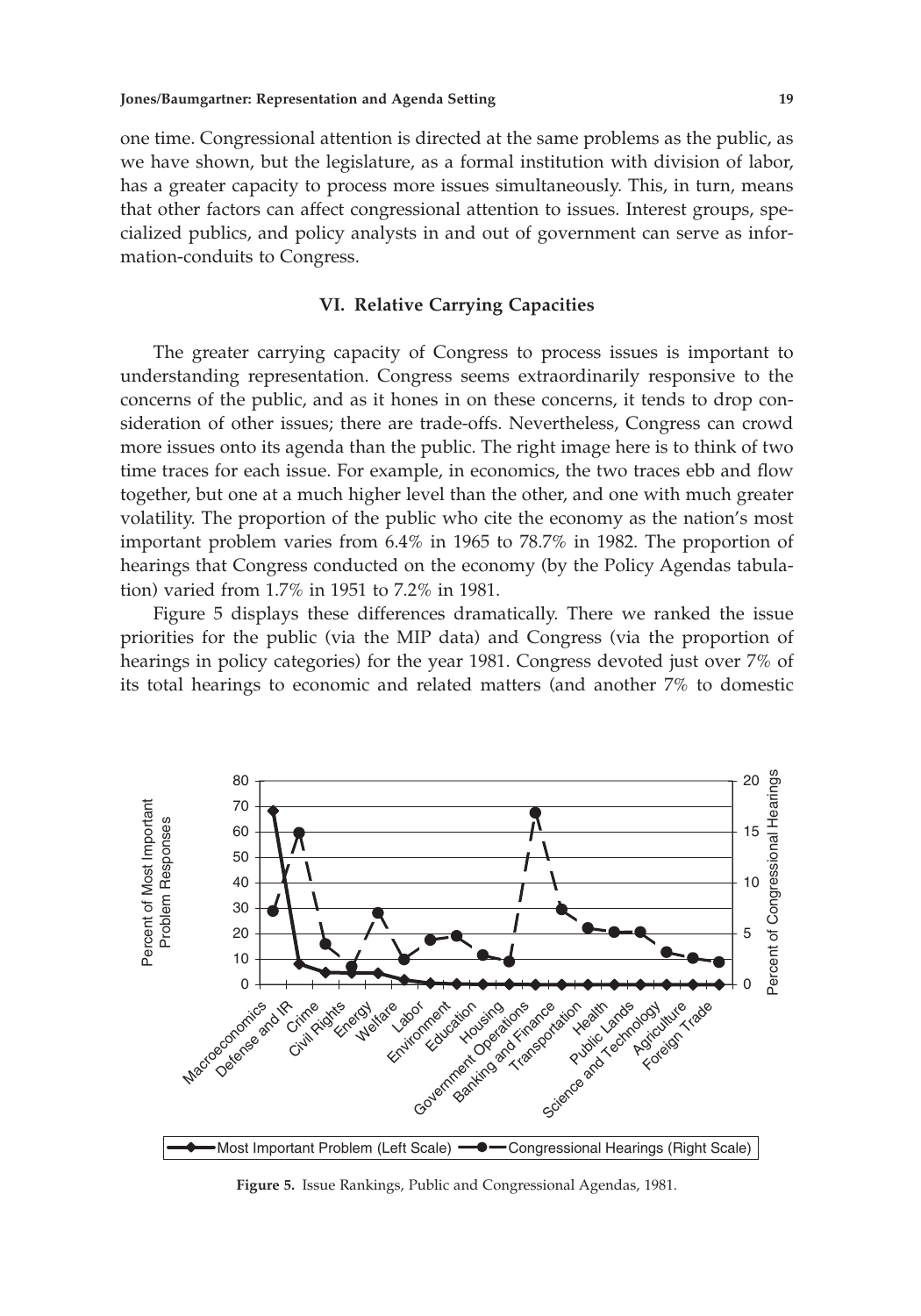commerce and finance), but fully 68% of the public saw the economy as the nation's most important problem. Domestic commerce and economics ranked third and fourth respectively in congressional attention (after the ever-present and necessary government operations and defense). The public divided its responses to the most important problem query among only 10 issues (and only on 6 of these issues did more than 1% of the public mention the item), whereas Congress devoted hearing time to all topics.

Congress juggles more issues in its hearing processes than the public does in its attention to public problems. In no year during the postwar period does the public use more than 11 issue categories. Congress almost always employs them all.

Differential carrying capacities resolves the apparent paradox of the high degree of policy congruence reported in Table 1 and the tendency of Congress to split apart domestic policy issues in comparison with the public, as we saw in Figures 3 and 4. Congress is extraordinarily sensitive to public priorities (or perhaps Congress and the public are detecting similar problems in the real world), but Congress has plenty of room for more specialized interests on its agenda.

#### **VII. Conclusions**

Do the public and the Congress attend to the same issues at the same time? Popular government seems to require some degree of agenda congruence between the two. Our results from this paper suggest that the public is seriously involved in the agenda-setting process, not an ignored bystander. We can't say from our analysis here why agenda congruence occurs, but it certainly does occur.

Attention indicates priorities. If we study how people, or a political institution, allocate attention to issues, we are implicitly studying how they prioritize them. Here we have examined the priorities of the public, using the MIP data from the Gallup Polling Organization and the priorities of the legislature and using the data on congressional hearings and statutes from the Policy Agendas Project. The major conclusions from our analyses in this paper may be summarized as follows.

- 1. *Agenda congruence*: There is an impressive congruence between the priorities of the public and the priorities of Congress across time.
- 2. *Policy congruence*: There is substantial evidence of congruence between the priorities of the public and lawmaking activities in the national government.
- 3. *Issue structure*: Although the priorities of the public and Congress are structurally similar, the location of issues within that structure differs between Congress and the general public in a manner that suggests multiple entry points for influencing the legislative agenda. The public "lumps" its evaluation of the nation's most important problems into a small number of categories. Congress "splits" issues out, handling multiple issues simultaneously.
- 4. *Differential carrying capacities*. The public tends to focus on a very constrained set of issues, but Congress juggles many more issues.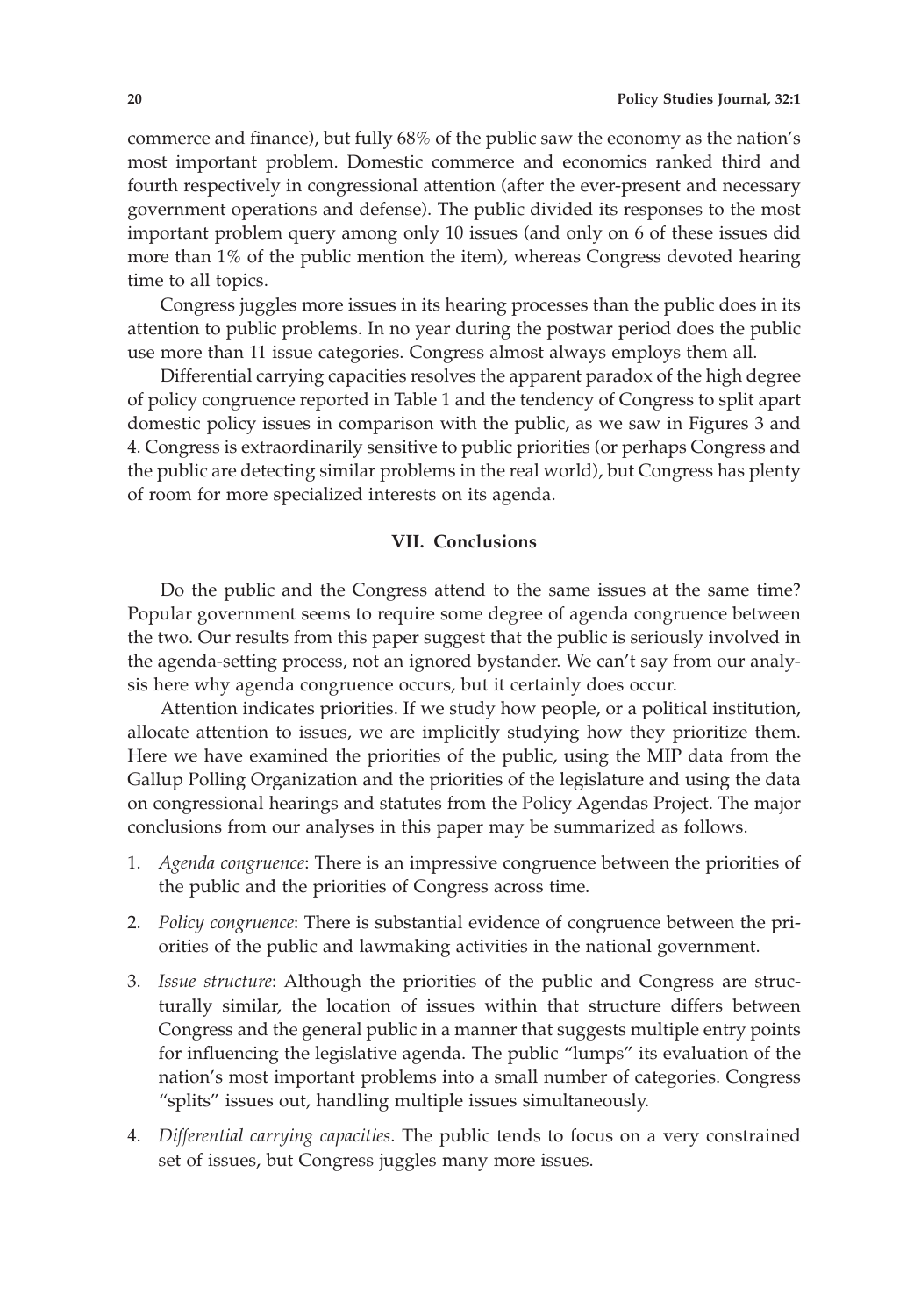**Jones/Baumgartner: Representation and Agenda Setting 21**

Our findings have many implications for the study of representation. It is hard to imagine a mechanism by which positional representation could occur if we had not found that Congress and the public typically have corresponding priorities. Agenda congruence would seem to be a necessary, though not a sufficient, condition for positional policy representation. Our finding that substantial agenda congruence does occur and that there are both important trade-off effects as well as spillovers to related policy areas gives us a greater understanding of the dynamics of representation in the United States.

**Bryan D. Jones** is Donald R. Matthews Professor of Political Science at the University of Washington.

**Frank R. Baumgartner** is Professor and Head of Political Science at the Pennsylvania State University.

#### **Notes**

- 1. We are pleased to acknowledge the support of the National Science Foundation through grants # SBR–0111611 and SBR–9320922 and the University of Washington and Penn State University. Chris Wlezien, Jim Stimson, Robert Shapiro, David Lowery, and Hank Jenkins-Smith also provided useful comments. Data are available through the Policy Agendas Web site: [http://www.policyagendas.org.](http://www.policyagendas.org)
- 2. There are a number of technical issues we had to address in constructing this dataset, including the handling of multiple responses, variability in question wording, and the sampling density of polls across the years. See Feeley, Jones, and Larsen, 2003. Most problematic is the absence of polls in 1953 and 1955; we interpolated data for these years.
- 3. More sophisticated modeling is possible, but right now we concentrate only on the yearly agenda correspondences between the public and Congress. We use correlations because it is not possible to presume directionality. Correlations can be affected by differential variances or trends (nonstationarity); the use of proportions for each variable guards against both.
- 4. This is not so straightforward. We use the number of years, 52, as the operative estimate for degrees of freedom, but we aggregated hundreds of Gallup polls and over 60,000 hearings in preparing Table 1.

#### **References**

Baumgartner, F. R., & Jones, B. D. (Eds.) (2002). *Policy dynamics*. Chicago: University of Chicago Press.

- Baumgartner, F. R., Jones, B. D., & MacLeod, M. C. (2000). The evolution of legislative jurisdictions. *Journal of Politics*, *62*, 321–349.
- Carmines, E. G., & Stimson, J. A. (1989). *Issue evolution*. Princeton, NJ: Princeton University Press.
- Erikson, R. S., MacKuen, M. B., & Stimson, J. A. (2002). *The macro polity*. New York: Cambridge University Press.
- Erikson, R. S., Wright, G. C., & McIver, J. P. (1993). *Statehouse democracy: Public opinion and policy in the American states.* New York: Cambridge University Press.
- Feeley, T. J., Jones, B. D., & Larsen, H. (2001). Public agendas: Annualized Most Important Problem polling data, 1939–2001. Seattle, WA: Center for American Politics and Public Policy, University of Washington. (Portions of this data originally compiled by the Gallup Organization)
- Key, V. O. (1961). *Public opinion and American democracy*. New York: Knopf.
- Kruskal, J. (1964). Multidimensional scaling by optimizing goodness of fit to a nonmetric hypothesis. *Psychmetrica*, *29*, 1–27.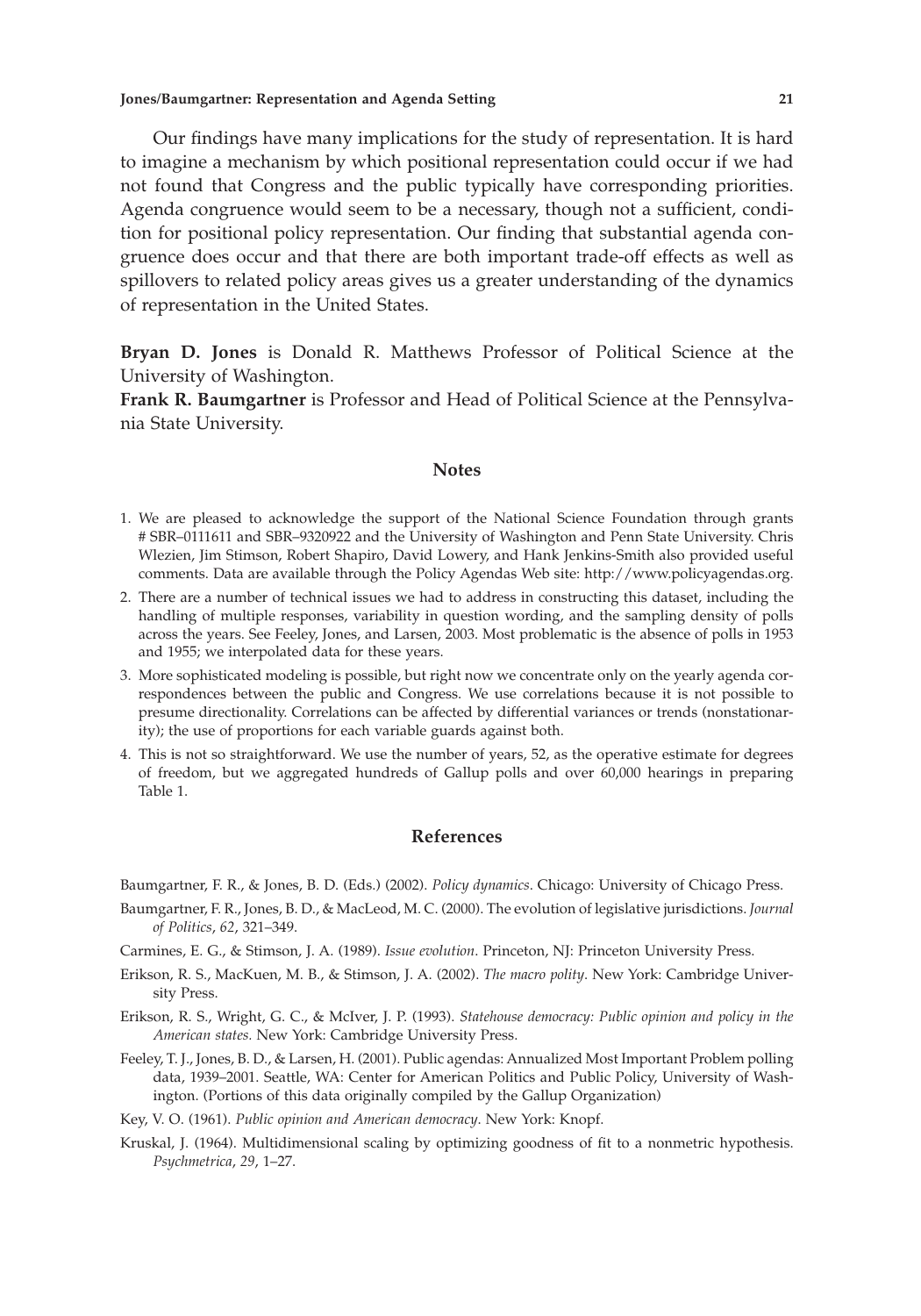- Page, B. I., & Shapiro, R. Y. (1992). *The rational public: Fifty years of trends in American's policy preferences.* Chicago: University of Chicago Press.
- Shepard, R. N. (1962a). The analysis of proximities: Multidimensional scaling with an unknown distance function I. *Psychmetrica*, *27*, 125–139.
- Shepard, R. N. (1962b). The analysis of proximities: Multidimensional scaling with an unknown distance function II. *Psychmetrica*, *27*, 219–246.
- Soroka, S. (2001). *Question wording, number of responses, and the most important problem*. Oxford, Great Britain: Nuffield College.

Stimson, J. A. (1999). *Public opinion in America: Moods, cycles, and swings* (2d ed.). Boulder, CO: Westview.

Wlezien, C. (2003). On the salience of political issues. Oxford, United Kingdom: Nuffield College.

# **Appendix A. Constructing the List of Major Statutes**

Our system relies on content coding of *Congressional Quarterly* stories and of statutes passed in its annual review volume. We noted whether *CQ* covered the act in the body of its annual volume. For those included, we weighted the statutes by the amount of *CQ* coverage on the major topic area of the statute. We did this on available data, which was for 1948–1994 at the time the work was done. This procedure rank ordered the 5,026 statutes that were covered but cannot, of course, distinguish among those that received no coverage. Of the 5,026 statutes with coverage, 2,719 received 100 lines of coverage or more; 1,045 received 500 or more, and 432 received 1,000 or more. Somewhat arbitrarily, we chose the top 500 laws enacted between 1948 and 1994, inclusive, as "most important." This included all statutes receiving more than 800 lines of coverage.

The *CQ* clearly had lower capacity to cover legislation before 1961. In that year, the *CQ* reached a capacity that has remained reasonably stable. So we adjusted for variation in the capacity of *CQ* by using weights that adjusted the capacity of earlier volumes to that of the 1961 volume, and inflated the major statute count in earlier years to reflect the 1961 volume. This yielded 536 laws for the period.

When new data became available, we updated by noting the cut-off point used to rank the 536 statutes (800 lines of coverage) and applied the same standard to the laws passed in the 1995–98 period. This yielded 576 laws for the period 1948–98. This procedure will allow easy updating in the future.

#### *A Review of Our Steps*

- Step 1: Use 500 Laws ranked based on CQ lines of coverage, 1948–94 (the available data at the time). This included all laws with more than 800 lines of coverage.
- Step 2: Make adjustments based on CQ under-coverage 1948–61.
- Step 3: Determine minimum lines of coverage associated with Step 1 (= 800)

Step 4: Apply to the laws 1995–98.

- Total  $= 576$  laws.
- Table A gives some particulars of lawmaking in the US.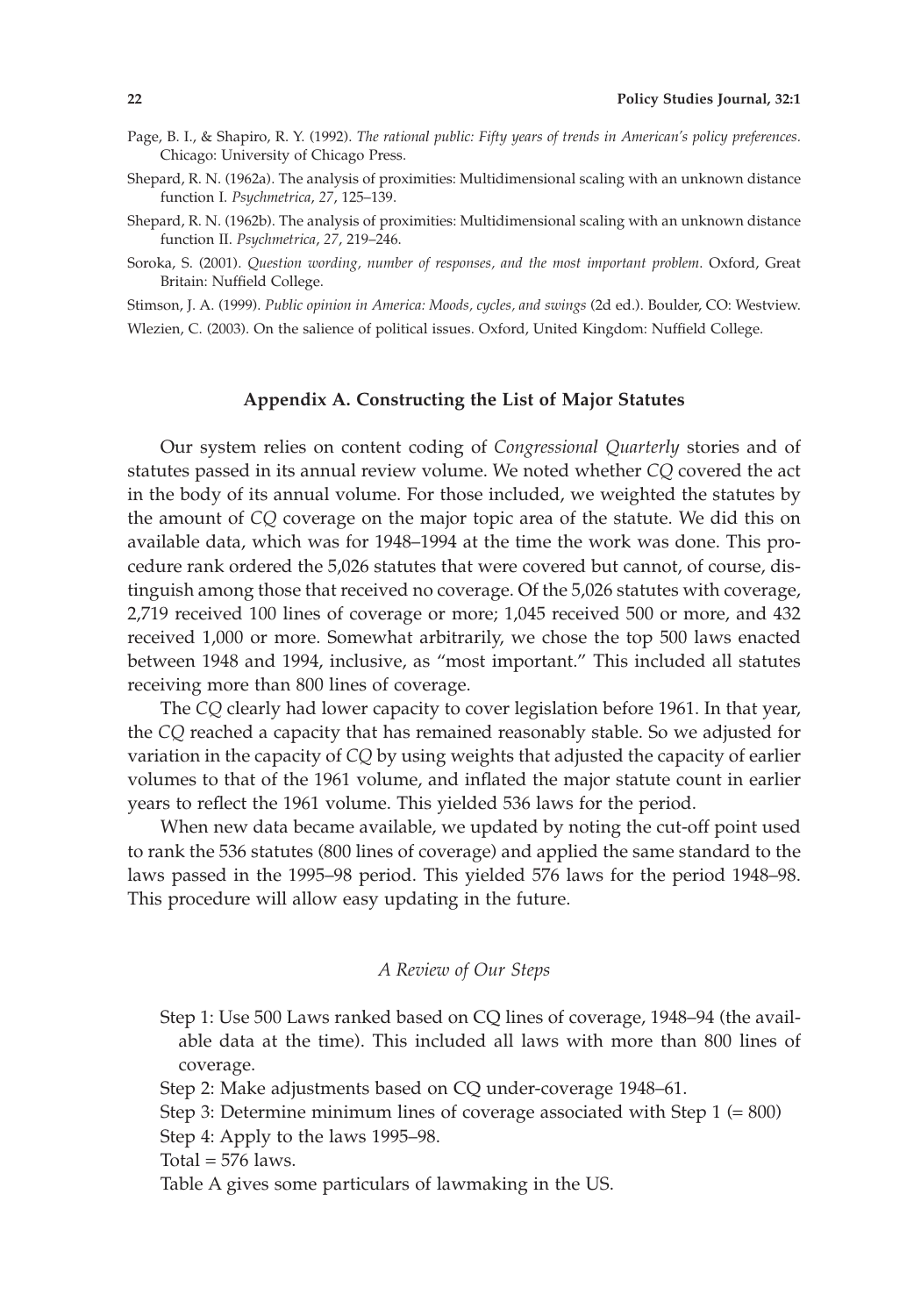| Category                            | Number of Laws |
|-------------------------------------|----------------|
| All statutes                        | 17,044         |
| Statutes with some CQ coverage      | 5,255          |
| Statutes with 100 lines of coverage | 2,858          |
| Major statutes                      | 567            |

**Table A.** Laws Passed, 1948–98

# **Appendix B. Multidimensional Scaling Results**

We used a metric version of Shepard-Kruskal multidimensional scaling (Shepard, 1962a, 1962b; Kruskal, 1964), which basically treated the correlations among issues across time as interval data, but we also analyzed the data assuming only an ordinal relationship between the correlations and recovered distances with no important differences. The multidimensional scaling algorithm compares the distance values from a hypothesized space with the empirical correlations among issues, using a measure termed "stress" to compare the two. The algorithm ceases searching (basically adding dimensions) when the improvement in stress falls below an arbitrary value (here 0.001).

#### *The Public Agenda (Most Important Problem Data)*

Goodness of Fit. The squared correlation (RSQ) in distances is proportion of variance of the scaled data (disparities) in the matrix that is accounted for by corresponding distances calculated from the recovered configuration.

Kruskal Stress 1 = 0.12417 RSQ = 0.989

The derived coordinates in 2 dimensions are presented below:

| Topic Code     | Category | 1         | 2         |
|----------------|----------|-----------|-----------|
| 1              | M1ECO    | 3.3996    | $-1.8109$ |
| $\overline{2}$ | M2CIVRTS | 0.5372    | 1.0541    |
| 3              | M3HEAL   | $-0.4524$ | $-0.3944$ |
| 4              | M4AG     | $-0.5815$ | 0.0491    |
| 5              | M5LABOR  | $-0.4615$ | 0.0788    |
| 6              | M6EDU    | $-0.5321$ | $-0.0523$ |
| 7              | M7ENV    | $-0.5760$ | $-0.0381$ |
| 8              | M8ENERGY | $-0.4771$ | $-0.2347$ |
| 10             | M10TRANS | $-0.6551$ | 0.0207    |
| 12             | M12CRIME | 0.0478    | $-0.7013$ |
| 13             | M13WEL   | $-0.3418$ | $-0.1916$ |
| 14             | M14HOUSE | $-0.5965$ | 0.0442    |
| 15             | M15COM   | $-0.6558$ | 0.0214    |
| 17             | M17SCI   | $-0.6309$ | 0.0423    |
| 18             | M18FGNTR | $-0.6285$ | $-0.0079$ |
|                | MIRDEF   | 2.6047    | 2.1206    |